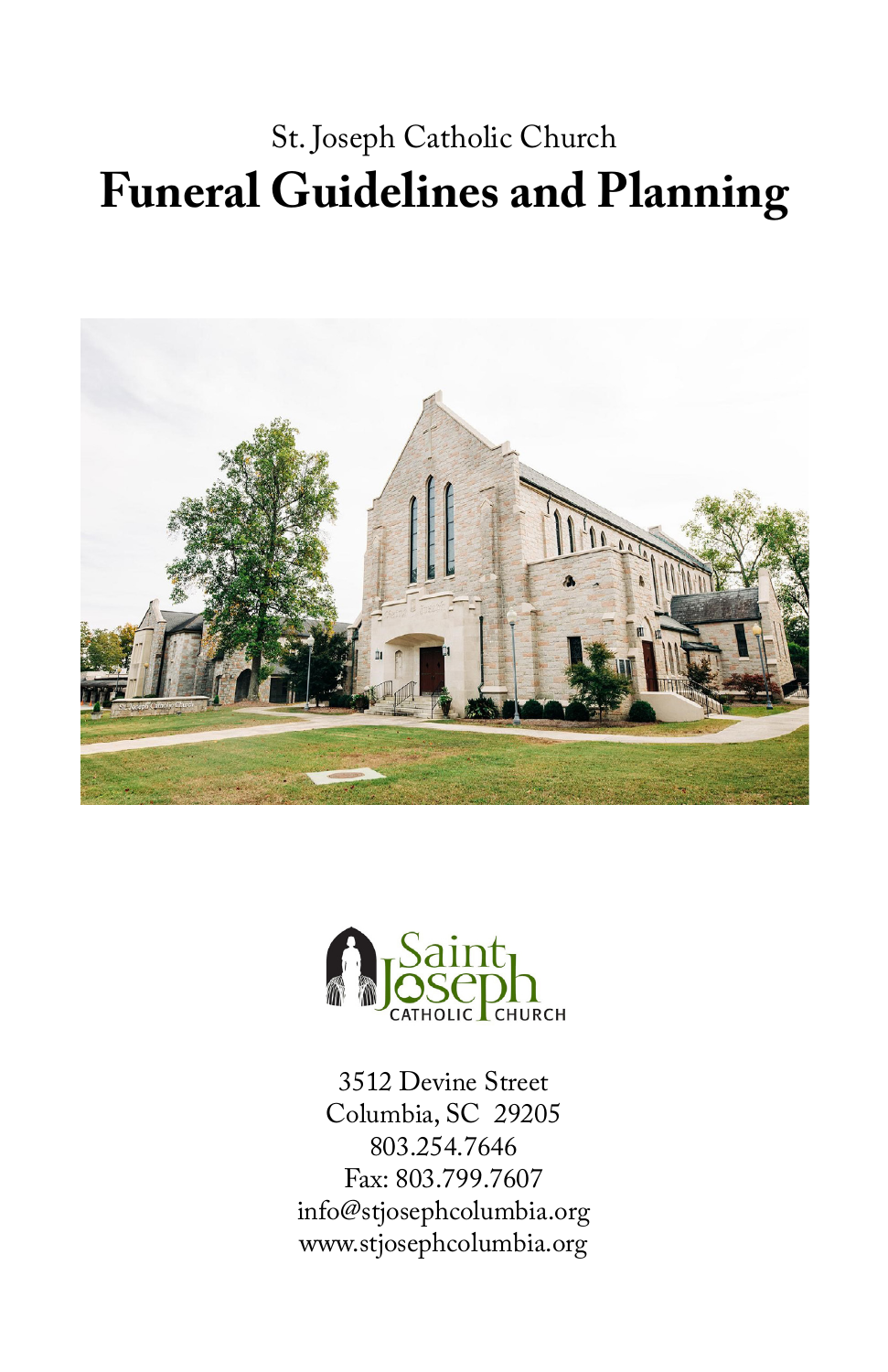# **Table of Contents**

| C. Rosary and Visitation at the Funeral Home3     |  |
|---------------------------------------------------|--|
|                                                   |  |
|                                                   |  |
|                                                   |  |
|                                                   |  |
|                                                   |  |
|                                                   |  |
|                                                   |  |
| II. Celebrating the Mass of Christian Burial  6-8 |  |
|                                                   |  |
|                                                   |  |
|                                                   |  |
|                                                   |  |
|                                                   |  |
|                                                   |  |
|                                                   |  |
|                                                   |  |
|                                                   |  |
|                                                   |  |
|                                                   |  |
|                                                   |  |
|                                                   |  |

# **Instructions**

Please review this planning guide and complete pages 39-44 with a St. Joseph staff member.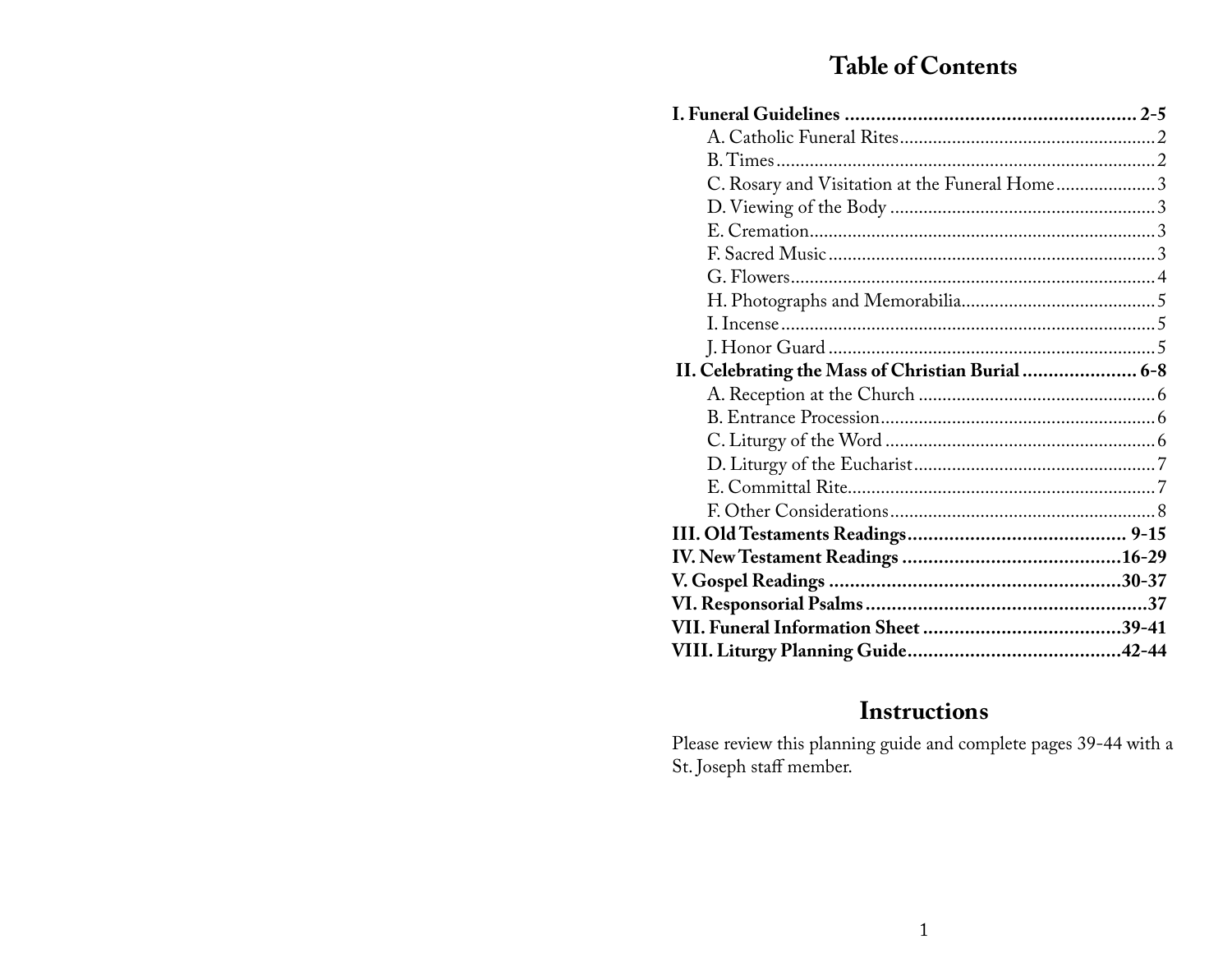# **I. Funeral Guidelines**

### **A. Catholic Funeral Rites**

The Catholic funeral rite celebrates the mystery of our life, death, and resurrection in Christ. Through Baptism we enter into the mystery. We live our lives in the hope of sharing eternal life with God the Father, Son and Holy Spirit when we complete our passage through death. As Christians we believe death in Christ results in life in greater abundance. This new life, like a seed which was planted in us at Baptism, flowers during our lifetime, and at death yields a rich harvest. Faith in this mystery should motivate people arranging the funeral of a loved one. With this in mind, and praying with you in this time of grief, we present to you the funeral guidelines for our parish.

The parish is open to celebrating funeral liturgies for current or former parishioners and their immediate Catholic relatives. Nonparishioners will be accommodated if staff and resources allow.

### **B. Times**

The Mass of Christian Burial is the primary service, customarily celebrated in the morning, reflecting the theme of resurrection. Procession to the cemetery and burial usually follow the Mass.

Funeral arrangements begin with a meeting with the funeral director of your choice. Next, the funeral home contacts the pastor to confirm the time for the Mass of Christian Burial. If the Family chooses to notify the parish prior to their meeting with the funeral director, they may call (803)-254-7646 Monday through Friday during business hours, or (803) 609-0317 on weekends. No arrangements may be made (time, place, etc.) without contact and clarification with the pastor (or his designee) as to the availability of the clergy and the church.

Liturgies and/or other activities which are already scheduled for the Church will take priority, and cannot be rescheduled. This may

require scheduling the Mass of Christian Burial at a time other than requested.

#### Special Note:

Due to staff restraints, usually only one Mass of Christian Burial is allowed per day, and are not allowed on Sundays or Holy Days of Obligation.

### **C. Rosary and Visitation at the Funeral Home**

This service is normally held at the funeral home with the body present.

Special Notes:

- The Rosary may be permitted at the beginning of visitation.
- These services should begin no later than 6:00pm.

### **D. Viewing of the Body**

This practice, which should take place at the funeral home, is highly encouraged because it helps remove doubts that the loved one has truly died. At the time of the Mass of Christian Burial the casket is closed and is not reopened at the conclusion of the Mass. Viewing does not occur at the gravesite.

### **E. Cremation**

If the deceased is to be cremated, it is encouraged that this takes place after the Mass of Christian Burial. However, it is permissible to celebrate the Mass of Christian Burial with the cremated remains present. If the family prefers a Memorial Mass, it may be celebrated in the absence of the cremated remains. Church law requires that cremated remains be laid to rest in consecrated ground; either buried in a cemetery or placed in a columbarium. The Church does not permit the cremated remains to be scattered.

### **F. Sacred Music**

Sacred Music is an integral part of any liturgy, especially in the funeral rites, but is not central to the funeral rite. Sacred Music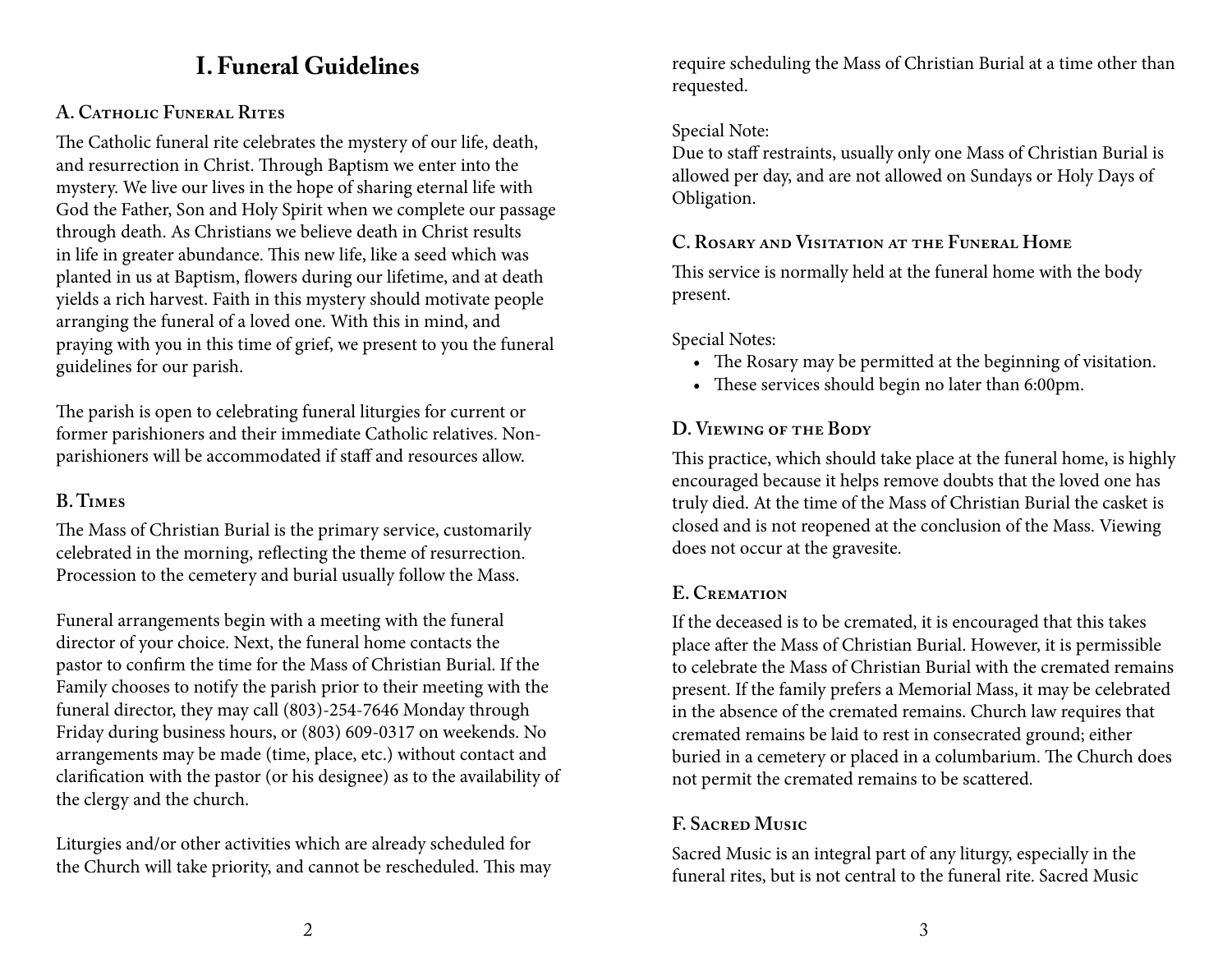allows the community to express convictions and feelings that words alone fail to convey. Music has the power to console and uplift the mourners and to strengthen the unity of the assembly in faith and love. The music chosen for the funeral rites should accompany the liturgical action appropriately with sanctity, intrinsic beauty, and universality. The texts of the hymns chosen for a particular celebration should express the paschal mystery of the Lord's suffering, death, and triumph over death; and, should be related to the readings from Scripture. Music must be arranged through the director of music (or a designee) and approved by the pastor. The musicians for the funeral (organist and cantor) will be provided by St. Joseph Catholic Church and are required for all Masses of Christian Burial.

If you are pre-planning your Mass of Christian Burial, you should schedule a time to meet with the sacred music staff prior to planning your music. The music director (or designee) will walk you through the processes.

Special Considerations for Sacred Music:

- Bagpipes may not be played in the Church.
- Use of musicians not affiliated with the St. Joseph Catholic Church Office of Sacred Music must be approved by the director of music and pastor. Guest cantors are not permitted.
- If a visiting musician is requested and approved, a St. Joseph trained cantor is still required.
- Alterations to the funeral rites to accommodate special musical requests will not be allowed.

#### **G. Flowers**

The parish welcomes donations of two vases of fresh flowers (no artificial flowers are allowed) for the altar. The parish highly recommends that you contact the florist used by the parish. If you choose to use another florist, you must contact the office for the inserts for the vases. These flowers are considered as dedicated to God once they are placed in the Church sanctuary. They are to remain in the sanctuary.

#### Special Note:

Additional floral pieces, other than the two vases for the altar must be approved by the pastor.

#### **H. Photographs and Memorabilia**

Memorial displays are allowed at the visitation at the funeral home, but not at the Mass of Christian Burial. A single photograph of the deceased is allowed at a Mass with the cremains present, or a Memorial Mass, but due to space limitations not with a casket present.

#### **I. Incense**

Incense is used only at the conclusion of the Mass.

### **J. Honor Guard**

If an honor guard is desired, the family of the deceased must speak with the celebrant regarding its presence at the Mass. The firing of rifles is not permitted on the parish campus.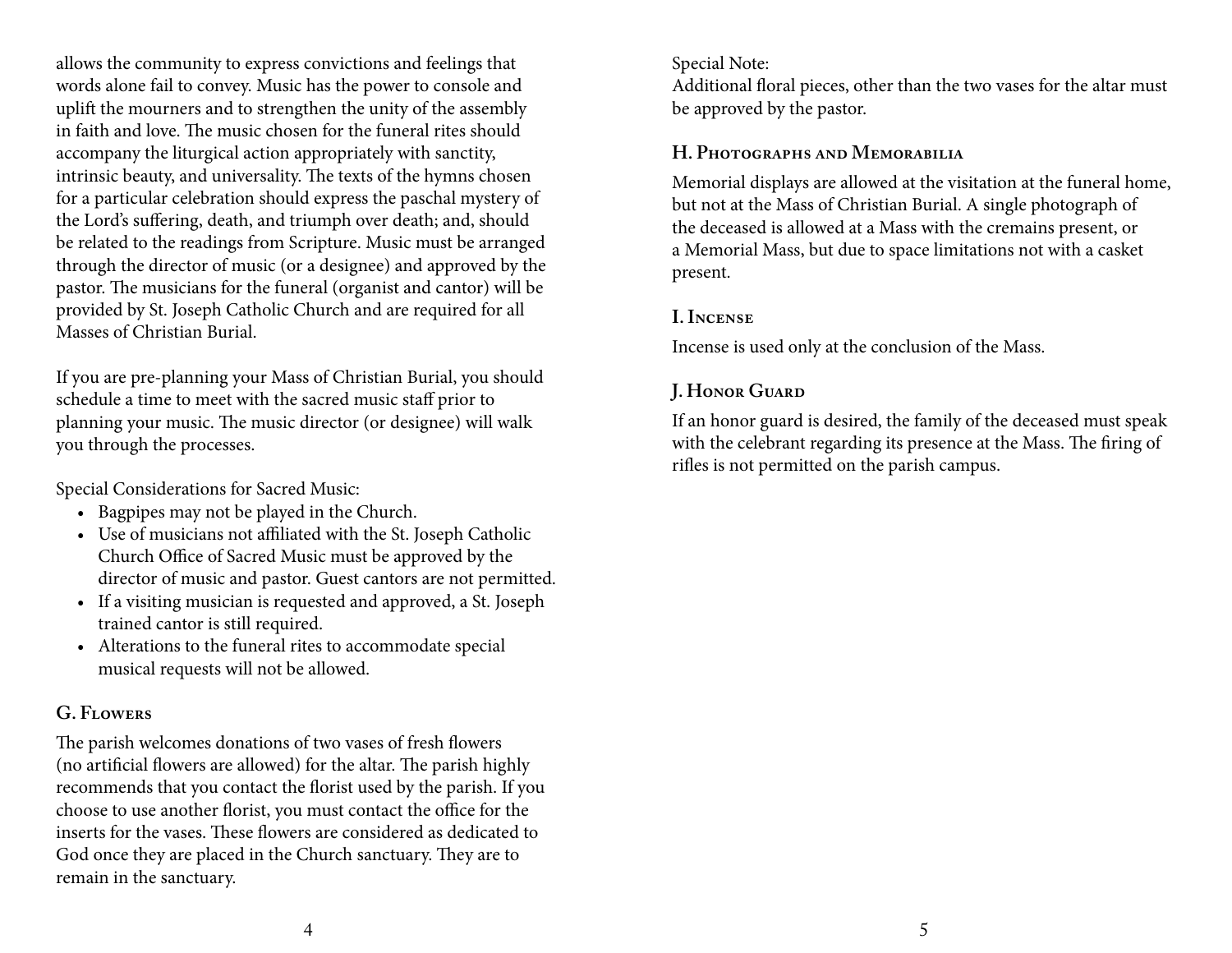# **II. Celebrating the Mass of Christian Burial**

#### **A. Reception at the Church**

Since the Church is the place where the community of faith assembles for worship, the Rite of Reception of the Body at the Church has great significance. The Rite of Reception takes place at the beginning of the Mass, at the entrance to the Church. The casket spray or American flag is removed from the casket in preparation for the placing of the pall and Christian symbols. The pall reminds us of the garment given at baptism and therefore signifies life in Christ. After the celebrant greets the family, he then sprinkles the casket with holy water and members of the Bereavement Committee place the pall on the casket. Then the celebrant places the Christian symbols.

### **B. Entrance Procession**

The order of entrance is as follows: Altar servers, celebrant, casket, pallbearers, followed by the family. The same order is used when leaving the church.

#### Special Note:

If an Honor Guard has been allowed, the celebrant will designate their location for the procession and during the Mass of Christian Burial.

#### **C. Liturgy of the Word**

The reading of the Word of God is an essential element of the celebration of the Mass of Christian Burial. The readings proclaim the paschal mystery, teach remembrance of the dead, convey the hope of being gathered together again in God's kingdom, and encourage the witness of Christian life.

At the request of the family of the deceased, the celebrant will meet with the family prior to the funeral. At this time, you may choose your readings for the Mass of Christian Burial. It is preferable to have a different reader for the Old and New Testament readings,

Only lectors from St. Joseph Catholic Church or family members who are trained and familiar with the procedure for liturgies are permitted to proclaim the readings. The Responsorial Psalm, which is sung, is chosen in conjunction with the celebrant or a member of the sacred music staff, and is led by the cantor.

The homily, based on the readings, is given after the Gospel. The homilist will dwell on God's compassionate love and on the Paschal Mystery of the Lord as proclaimed in the Scripture readings. Examples from the life of the deceased may be used in the homily. Eulogies, poems, letters, etc. are not part of the Mass of Christian Burial and therefore not allowed. These may be given at the funeral home or after the committal at the cemetery.

The Universal Prayer is to be read by one of the lectors or priests. The approved intercessions from the Rite are to be used.

### **D. Liturgy of the Eucharist**

The Liturgy of the Eucharist takes place in the usual manner at the Mass of Christian Burial. Members of the family or friends of the deceased may bring the gifts to the altar. If necessary, members of the Bereavement Committee will fulfill this responsibility.

Extraordinary Ministers of Holy Communion from St. Joseph Catholic Church or commissioned family members may distribute the Eucharist (if needed).

### **E. Committal Rite**

The Committal Rite usually occurs immediately after the Mass of Christian Burial. A visitation with friends is more appropriate after the committal rather than immediately after the Mass of Christian Burial. Special requests may be honored after the Rite of Committal, but only after the Rite. The celebrant or a deacon will officiate at the committal.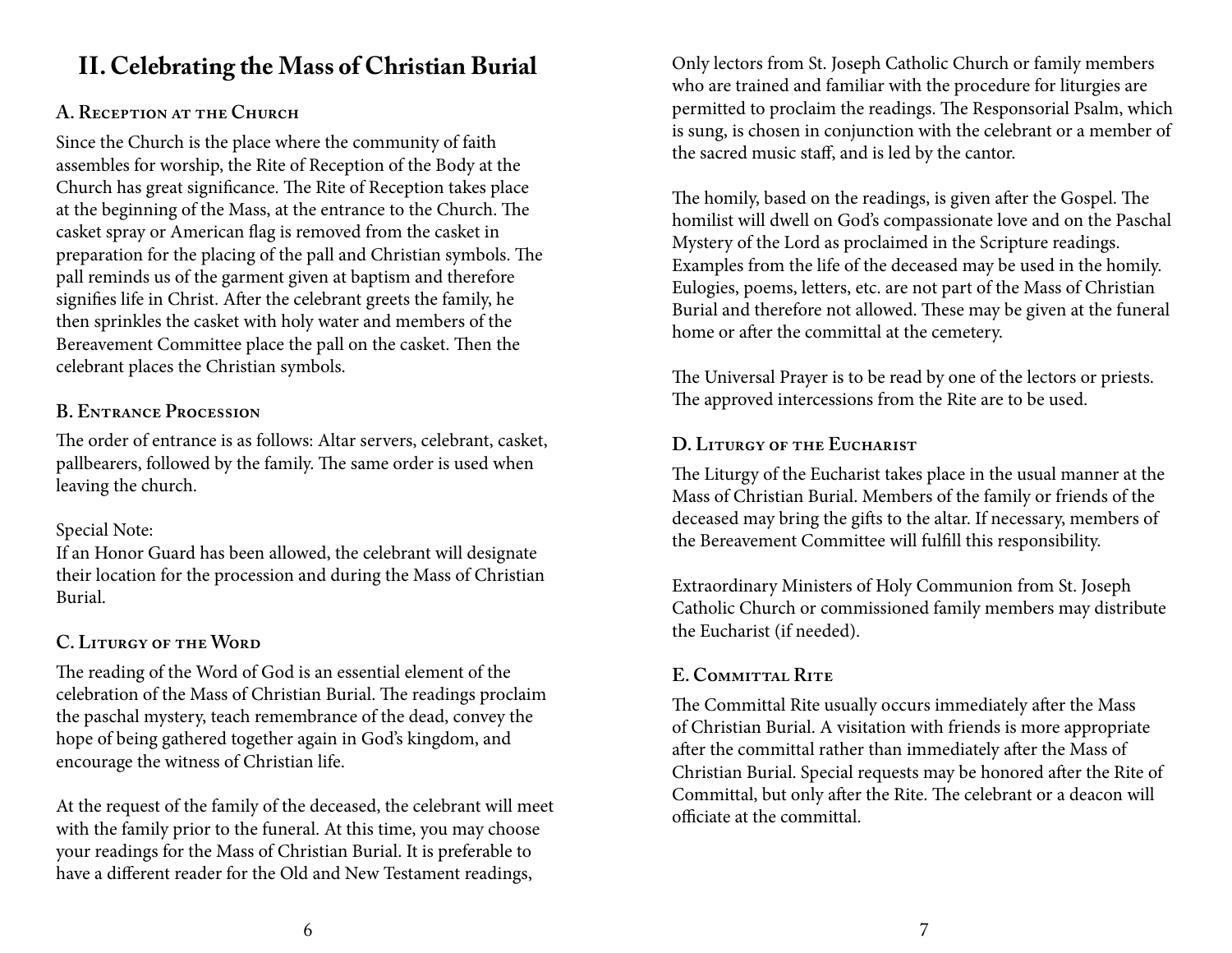### **F. Other Considerations**

- Normally, the pastor or the parochial vicar is the main celebrant and homilist. Visiting priests are welcomed as concelebrants.
- Altar servers are provided by the Church.
- The funeral liturgy, Mass of Christian Burial, is the only liturgy allowed at the Church. There are no diversions from the Mass of Christian Burial (i.e. no deletions or additions).
- Funeral Masses are not permitted on Sundays, Holy Days or the Triduum (Holy Thursday, Good Friday, and Holy Saturday) and never allowed at a funeral home.
- Orders of Worship are supplied by St. Joseph Catholic Church provided that all selections are made in a timely manner and staff resources allow.
- Greeters are provided by the Bereavement Committee of St. Joseph Catholic Church.
- Memorials may be made to St. Joseph Catholic Church and/ or St. Joseph Catholic School, or to a charity of one's choice.
- Pre-planning packets containing forms, Scripture, and Sacred Music considerations are available in the parish office or online. You may request an appointment with the pastor and director of music to discuss future arrangements.

# **III. OLD TESTAMENT READINGS**

# **1. A reading from the book of Job 19: 1, 23-27**

*I know that my Redeemer lives.*

Job answered and said: Oh, would that my words were written down! Would that they were inscribed in a record: That with an iron chisel and with lead they were cut in the rock forever! But as for me, I know that my Vindicator lives, and that he, will at last stand forth upon the dust; Whom I myself shall see: my own eyes, not another's, shall behold him, And from my flesh I shall see God; my inmost being is consumed with longing.

The Word of the Lord.

# **2. A reading from the book of Ecclesiastes 3:1-11**

### *There is an appointed time for everything.*

There is an appointed time for everything, and a time for every thing under the heavens. A time to be born, and a time to die; a time to plant, and a time to uproot the plant. A time to kill, and a time to heal; a time to tear down, and a time to build. A time to weep, and a time to laugh; a time to mourn, and a time to dance. A time to scatter stones, and a time to gather them; a time to embrace, and a time to be far from embraces.

A time to seek, and a time to lose; a time to keep, and a time to cast away.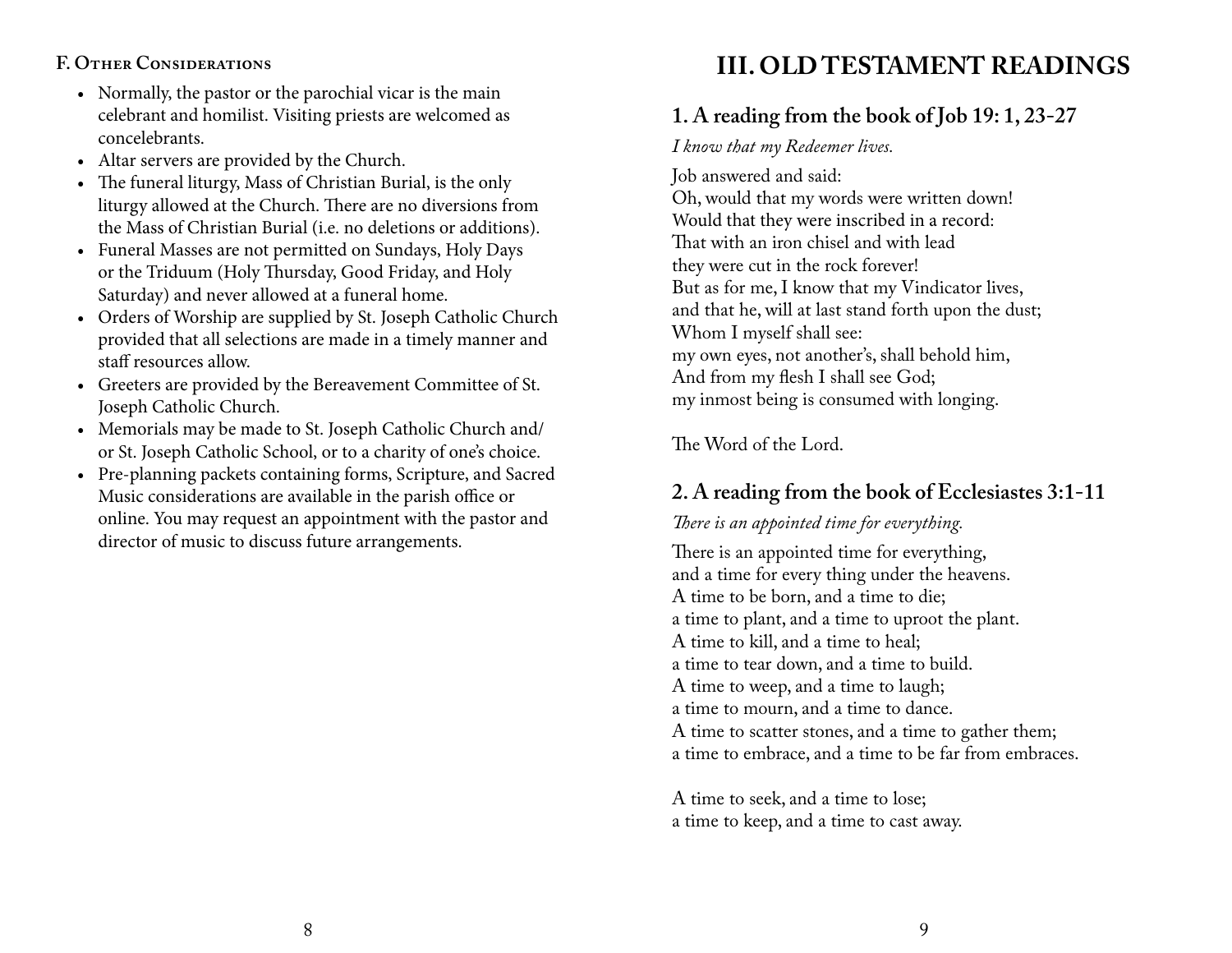A time to rend, and a time to sew; a time to be silent, and a time to speak. A time to love, and a time to hate; a time of war, and a time of peace. What advantage has the worker from his toil? I have considered the task that God has appointed for the sons of men to be busied about. He has made everything appropriate to its time, and has put the timeless into their hearts, without man's ever discovering, from beginning to end, the work which God has done.

The Word of the Lord.

### LONGER FORM: **3a. A reading from the book of Wisdom 3:1-9**

### *He accepted them as a holocaust.*

The souls of the just are in the hand of God, and no torment shall touch them. They seemed, in the view of the foolish, to be dead; and their passing away was thought an affliction and their going forth from us, utter destruction. But they are, in peace.

For if before men, indeed, they be punished, yet is their hope full of immortality; Chastised a little, they shall be greatly blessed, because God tried them and found them worthy of himself.

As gold in the furnace, he proved them, and as sacrificial offerings he took them to himself. In the time of their visitation they shall shine, and shall dart about as sparks through stubble;

They shall judge nations and rule over peoples, and the Lord shall be their King forever.

Those who trust in him shall understand truth, and the faithful shall abide with him in love: Because grace and mercy are with his holy ones, and his care is with his elect.

The Word of the Lord.

#### SHORTER FORM: **3b. A reading from the book of Wisdom 3:1-6, 9**

### *He accepted them as a holocaust.*

The souls of the just are in the hand of God, and no torment shall touch them. They seemed, in the view of the foolish, to be dead; and their passing, away was thought an affliction and their going forth from us, utter destruction. But they are in peace.

For if before men, indeed, they be punished, yet is their hope full of immortality; Chastised a little, they shall be greatly blessed, because God tried them and found them worthy of himself.

As gold in the furnace, he proved them, and as sacrificial offerings he took them to himself. Those who trust in him shall understand truth, and the faithful shall abide with him in love: Because grace and mercy are with his holy ones, and his care is with his elect.

The Word of the Lord.

# **4. A reading from the book of Wisdom 4:7-15** *A blameless life is a ripe old age.*

The just man, though he die early, shall be at rest. For the age that is honorable comes not with the passing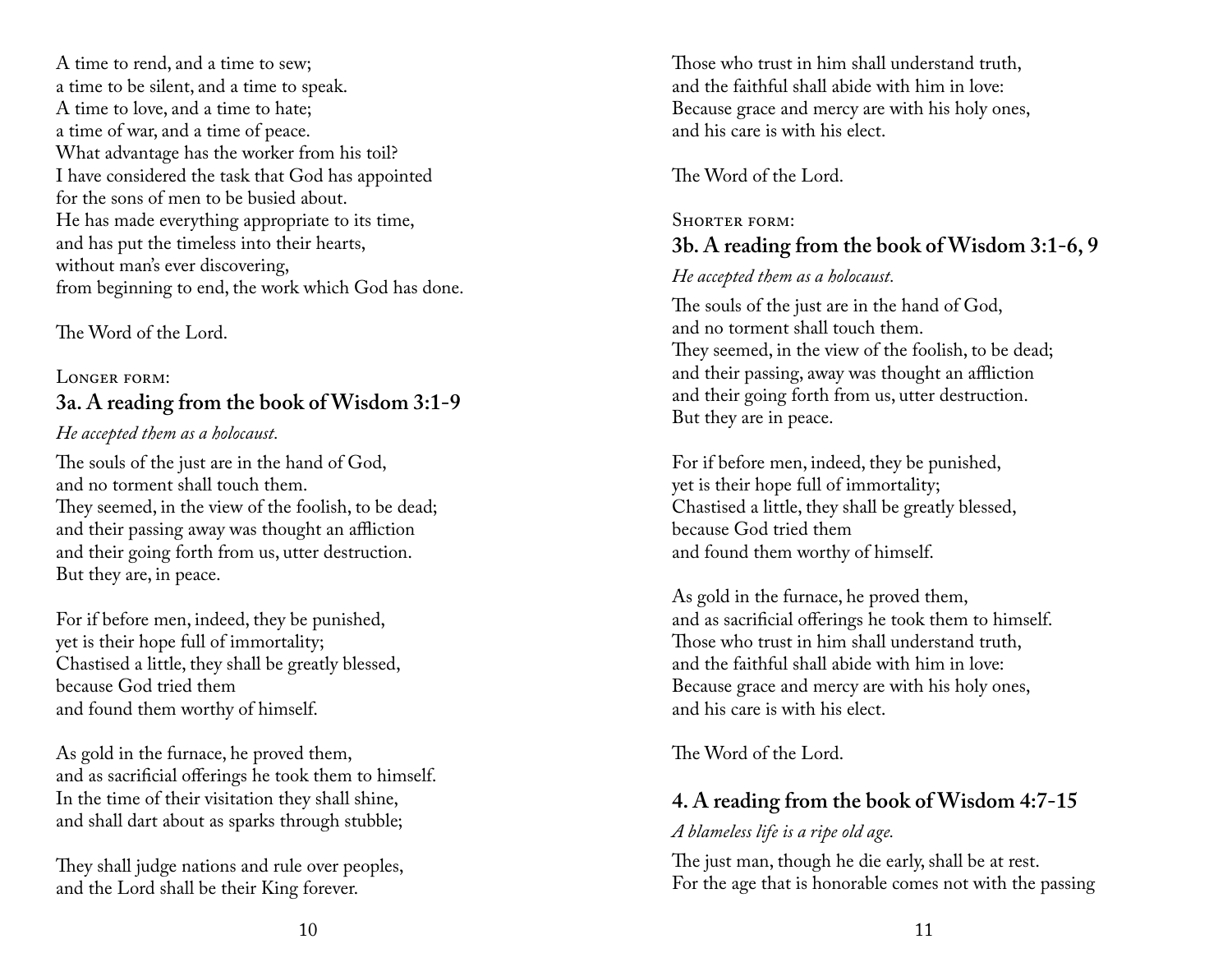of time,

nor can it be measured in terms of years. Rather, understanding is the hoary crown for men, and an unsullied life, the attainment of old age. He who pleased God was loved; he who lived among sinners was transported – Snatched away, lest wickedness pervert his mind or deceit beguile his soul; For the witchery of paltry things obscures what is right and the whirl of desire transforms the innocent mind. Having become perfect in a short while, he reached the fullness, of a long career; for his soul was pleasing to the Lord, therefore he sped him out of the midst of wickedness. But the people saw and did not understand, nor did they take this into account.

The Word of the Lord.

### **5. A reading from the book of the prophet Isaiah 25:6a, 7-9**

*The Lord God will destroy death for ever.*

On this mountain the Lord of hosts will provide for all peoples. On this mountain he will destroy the veil that veils all peoples, The web that is woven over all nations; he will destroy death forever.

The Lord God will wipe away the tears from all faces; The reproach of his people he will remove From the whole earth; for the Lord has spoken.

On that day it will be said: "Behold our God, to whom we looked to save us! This is the Lord for whom we looked; let us rejoice and be glad that he has saved us!"

The Word of the Lord.

## **6. A reading from the book of Lamentations 3:17-26**

*It is good to wait in silence for the Lord God to save.*

My soul is deprived of peace, I have forgotten what happiness is; I tell myself my future is lost, all that I hoped for from the Lord. The thought of my homeless poverty is wormwood and gall; Remembering it over and over leaves my soul downcast within me. But I will call this to mind, as my reason to have hope: The favors of the Lord are not exhausted, his mercies are not spent; They are renewed each morning, so great is his faithfulness. My portion is the Lord, says my soul; therefore will I hope in him. Good is the Lord to one who waits for him, to the soul that seeks him; It is good to hope in silence for the saving help of the Lord.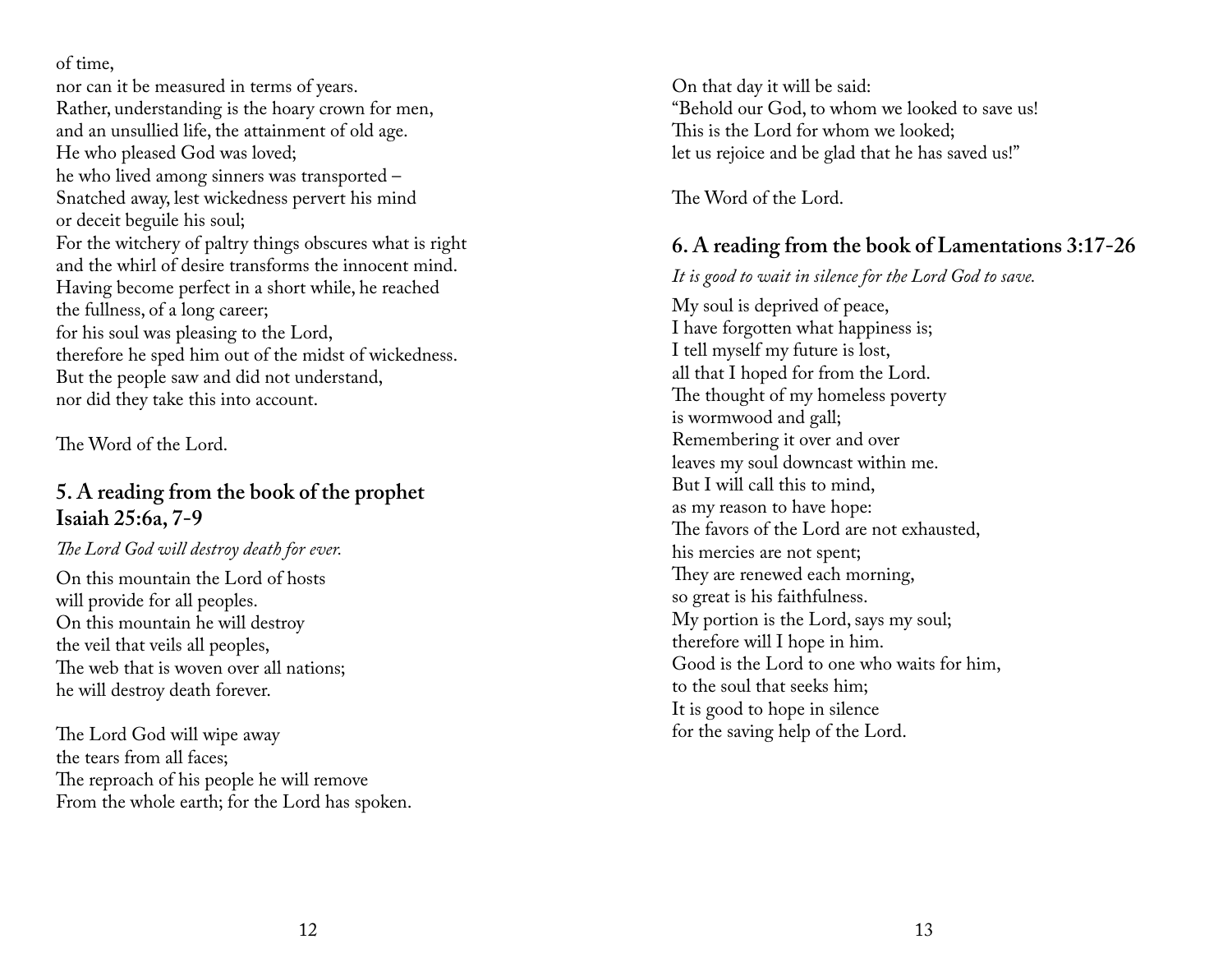The Word of the Lord.

## **7. A reading from the book of the prophet Daniel 12:1-3**

*Of those who lie sleeping in the dust of the earth many will awake.* [I, Daniel, mourned and I heard this word of the Lord:] "At that time there shall arise Michael, the great prince, guardian of your people; It shall be a time unsurpassed in distress since nations began until that time. At that time your people shall escape, everyone who is found written in the book. Many of those who sleep in the dust of the earth shall awake; Some shall live forever, others shall be an everlasting horror and disgrace. But the wise shall shine brightly like the splendor of the firmament, And those who lead the many to justice shall be like the stars forever."

The Word of the Lord.

### **8. A reading from the second book of Maccabees 12:43-46**

*It is good and holy to think of the dead rising again.*

Judas [the ruler of Israel] then took up a collection among all his soldiers, amounting to two thousand silver drachmas, which he sent to Jerusalem to provide for an expiatory sacrifice.

In doing this he acted in a very excellent and noble way, inasmuch as he had the resurrection of the dead in view; for if he were not expecting the fallen to rise again, it would have been useless and foolish to pray for them in death. But if he did this with a view to the splendid reward that awaits those who

had gone to rest in godliness, it was a holy and pious thought.

Thus he made atonement for the dead that they might be freed from this sin.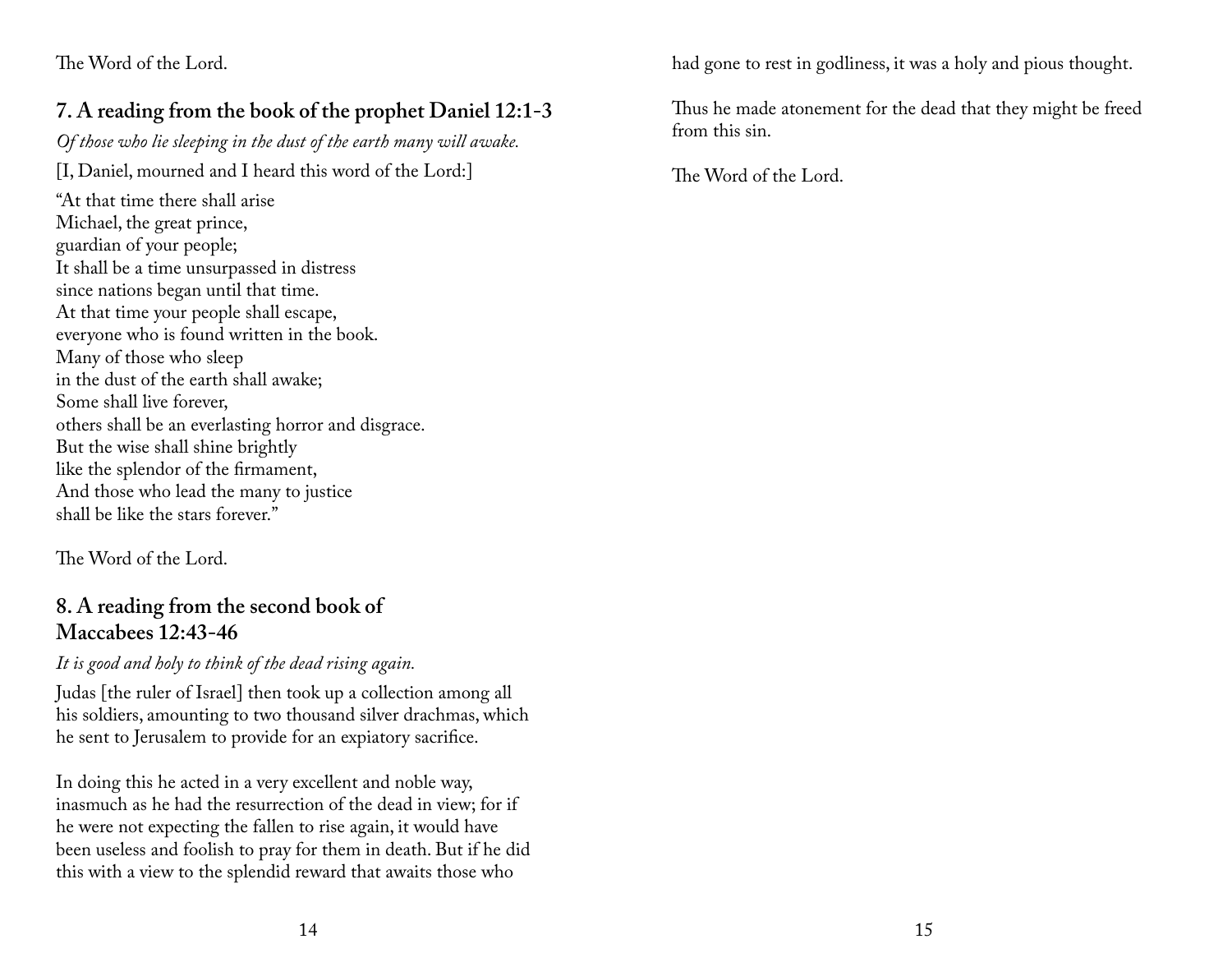# **IV. NEW TESTAMENT READINGS**

#### LONGER FORM:

# **1a. A reading from the Acts of the Apostles 10:34-43**

*God has appointed Jesus to judge everyone, alive and dead.* Peter proceeded to address the people in these words:

"In truth, I see that God shows no partiality. Rather, in every nation whoever fears him and acts uprightly is acceptable to him. You know the word that he sent to the Israelites as he proclaimed peace through Jesus Christ, who is Lord of all, what has happened all over Judea, beginning in Galilee after the baptism that John preached, how God anointed Jesus of Nazareth with the holy Spirit and power. He went about doing good and healing all those oppressed by the devil, for God was with him. We are witnesses of all that he did both in the country of the Jews and in Jerusalem. They put him to death by hanging him on a tree. This man God raised on the third day and granted that he be visible, not to all the people, but to us, the witnesses chosen by God in advance, who ate and drank with him after he rose from the dead. He commissioned us to preach to the people and testify that he is the one appointed by God as judge of the living and the dead. To him all the prophets bear witness, that everyone who believes in him will receive forgiveness of sins through his name."

The Word of the Lord.

SHORTER FORM: **1b. A reading from the Acts of the Apostles 10:34-36, 42-43**

*God has appointed Jesus to judge everyone, alive and dead.* Peter proceeded to address the people in these words:

"In truth, I see that God shows no partiality. Rather, in every nation whoever fears him and acts uprightly is acceptable to him. You know the word that he sent to the Israelites as he proclaimed peace through Jesus Christ, who is Lord of all. He commissioned us to preach to the people and testify that he is the one appointed by God as judge of the living and the dead. To him all the prophets bear witness, that everyone who believes in him will receive forgiveness of sins through his name."

The Word of the Lord.

## **2. A reading from the letter of Paul to the Romans 5:5- 11**

#### *Having been justified by his blood, we will be saved from God's anger through him.*

Hope does not disappoint, because the love of God has been poured out into our hearts through the holy Spirit that has been given to us. For Christ, while we were still helpless, yet died at the appointed time for the ungodly. Indeed, only with difficulty does one die for a just person, though perhaps for a good person one might even find courage to die. But God proves his love for us in that while we were still sinners Christ died for us. How much more then, since we are now justified - by his blood, will we be saved through him from the wrath.

Indeed, if, while we were enemies, we were reconciled to God through the death of his Son, how much more, once reconciled, will we be saved by his life. Not only that, but we also boast of God through our Lord Jesus Christ, through whom we have now received reconciliation.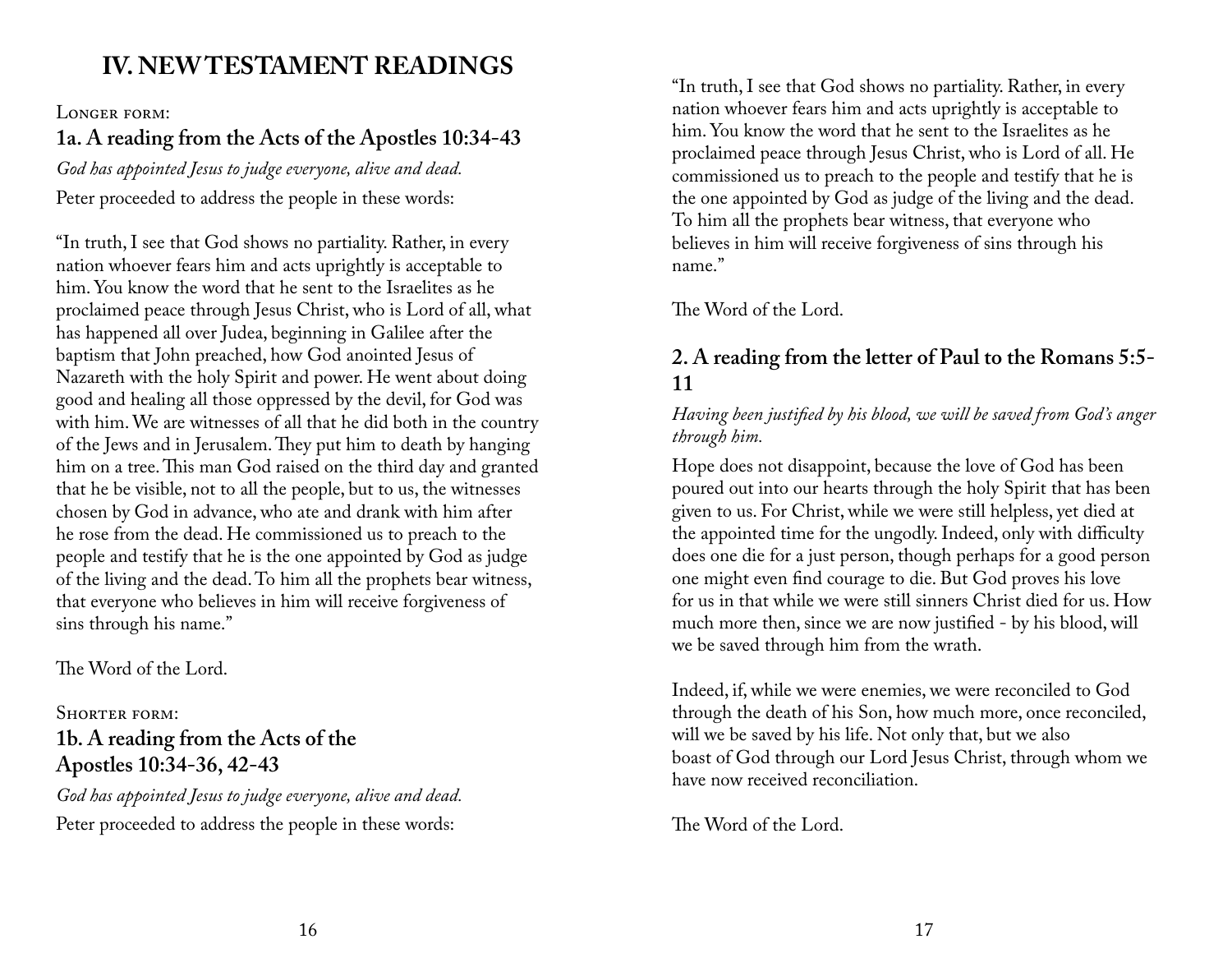# **3. A reading from the letter of Paul to the Romans 5:17-21**

#### *Where sin increased, there grace abounded all the more.*

If, by the transgression of one person, death came to reign through that one, how much more will those who receive the abundance of grace and of the gift of justification come to reign in life through the one person Jesus Christ.

In conclusion, just as through one transgression condemnation came upon all, so through one righteous act acquittal and life came to all. For just as through the disobedience of one person the many were made sinners, so through the obedience of one the many will be made righteous. The law entered in so that transgression might increase but, where sin increased, grace overflowed all the more, so that, as sin reigned in death, grace also might reign through justification for eternal life through Jesus Christ our Lord.

The Word of the Lord.

#### Longer form:

# **4a. A reading from the letter of Paul to the Romans 6:3-9**

#### *Let us walk in newness of life.*

Are you unaware that we who were baptized into Christ Jesus were baptized into his death? We were indeed buried with him through baptism into death, so that, just as Christ was raised from the dead by the glory of the Father, we too might live in newness of life. For if we have grown into union with him through a death like his, we shall also be united with him in the resurrection. We know that our old self was crucified with him, so that our sinful body might be done away with, that we might no longer be in slavery to sin. For a dead person has been absolved from sin. If, then, we have died with Christ, we believe that we shall also live with him. We know that Christ, raised from the dead, dies no more; death no longer has power over him.

The Word of the Lord.

#### SHORTER FORM:

## **4b. A reading from the letter of Paul to the Romans 6:3-4, 8-9**

#### *Let us walk in newness of life.*

Are you unaware that we who were baptized into Christ Jesus were baptized into his death? We were indeed buried with him through baptism into death, so that, just as Christ was raised from the dead by the glory of the Father, we too might live in newness of life. If, then, we have died with Christ, we believe that we shall also live with him. We know that Christ, raised from the dead, dies no more; death no longer has power over him.

The Word of the Lord.

# **5. A reading from the letter of Paul to the Romans 8:14-23**

### *We groan while we wait for the redemption of our bodies.*

Those who are led by the Spirit of God are children of God. For you did not receive a spirit of slavery to fall back into fear, but you received a spirit of adoption, through which we cry, Abba, "Father!" The Spirit itself bears witness with our spirit that we are children of God, and if children, then heirs, heirs of God and joint heirs with Christ, if only we suffer with him so that we may also be glorified with him.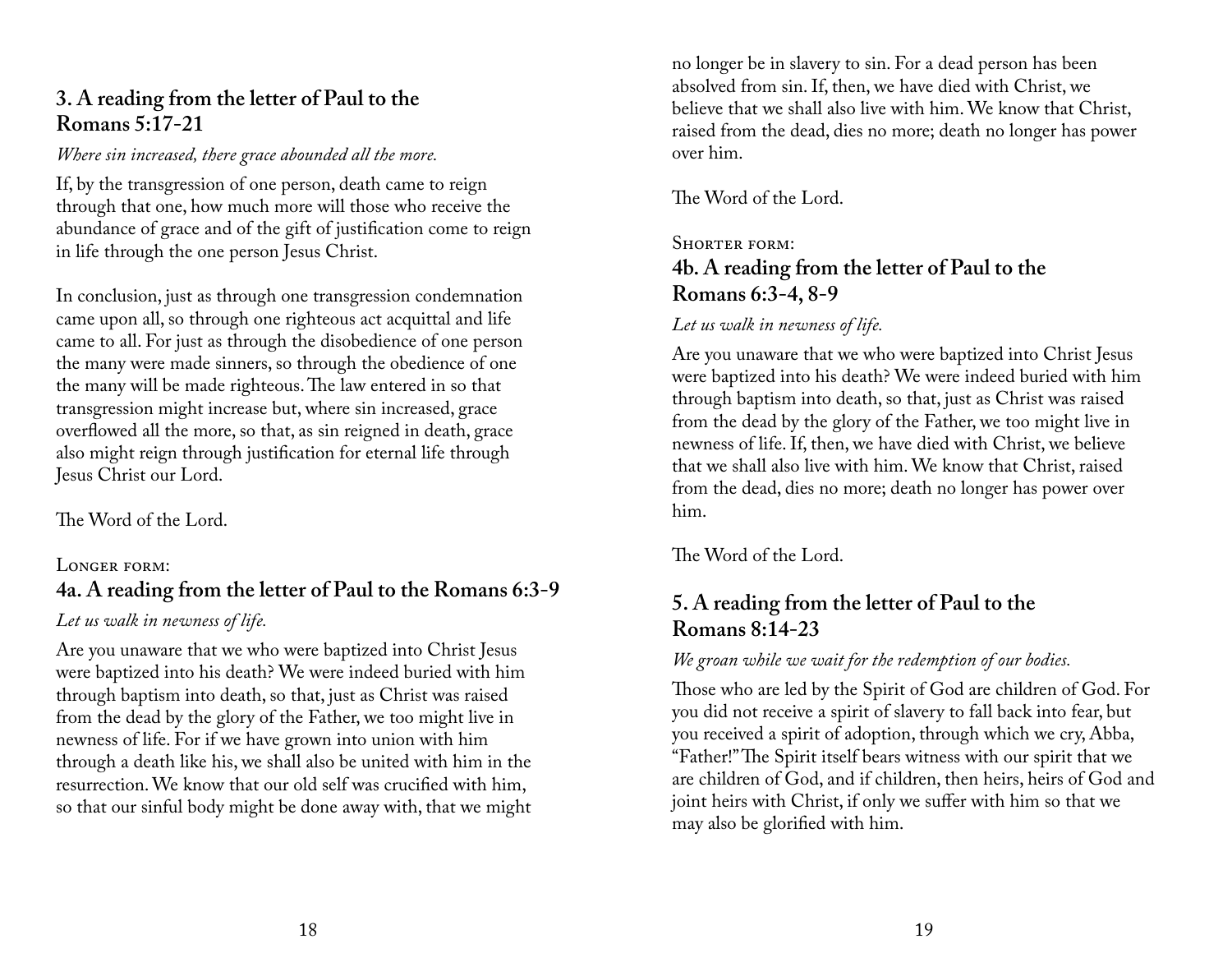I consider that the sufferings of this present time are as nothing compared with the glory to be revealed for us. For creation awaits with eager expectation the revelation of the children of God; for creation was made subject to futility, not of its own accord but because of the one who subjected it, in hope that creation itself would be set free from slavery to corruption and share in the glorious freedom of the children of God. We know that all creation is groaning in labor pains even until now; and not only that, but we ourselves, who have the firstfruits of the Spirit, we also groan within ourselves as we wait for adoption, the redemption of our bodies.

The Word of the Lord.

### **6. A reading from the letter of Paul to the Romans 8:31b-35, 37-39**

### *Who can ever come between us and the love of Christ?*

If God is for us, who can be against us? He who did not spare his own Son but handed him over for us all, how will he not also give us everything else along with him? Who will bring a charge against God's chosen ones? It is God who acquits us. Who will condemn? It is Christ Jesus who died, rather, was raised, who also is at the right hand of God, who indeed intercedes for us.

What will separate us from the love of Christ? Will anguish, or distress, or persecution or famine, or nakedness, or peril, or the sword? No, in all these things we conquer overwhelmingly through him who loved us. For I am convinced that neither death, nor life, nor angels nor principalities, nor present things, nor future things, nor powers, nor height, nor depth, nor any other creature will be able to separate us from the love of God in Christ Jesus our Lord.

The Word of the Lord.

### **7. A reading from the letter of Paul to the Romans 14:7-9, 10b-12**

*Whether alive or dead, we belong to the Lord.*

None of us lives for oneself, and no one dies for oneself. For if we live, we live for the Lord, and if we die, we die for the Lord; so then, whether we live or die, we are the Lord's. For this is why Christ died and came to life, that he might be Lord of both the dead and the living. For we shall all stand before the judgment seat of God; for it is written:

"As I live, says the Lord, every knee shall bend before me, and every tongue shall give praise to God."

So then each of us shall give an account of himself to God.

The Word of the Lord.

# LONGER FORM:

### **8a. A reading from the first letter of Paul to the Corinthians 15:20-23, 24b-28**

### *All people will be brought to life in Christ.*

Christ has been raised from the dead, the firstfruits of those who have fallen asleep. For since death came through a human being, the resurrection of the dead came also through a human being. For just as in Adam all die, so too in Christ shall all be brought to life, but each one in proper order: Christ the firstfruits; then, at his coming, those who belong to Christ; then comes the end, when he hands over the kingdom to his God and Father. For he must reign until he has put all his enemies under his feet. The last enemy to be destroyed is death, for "he subjected everything under his feet." But when it says that everything has been subjected, it is clear that it excludes the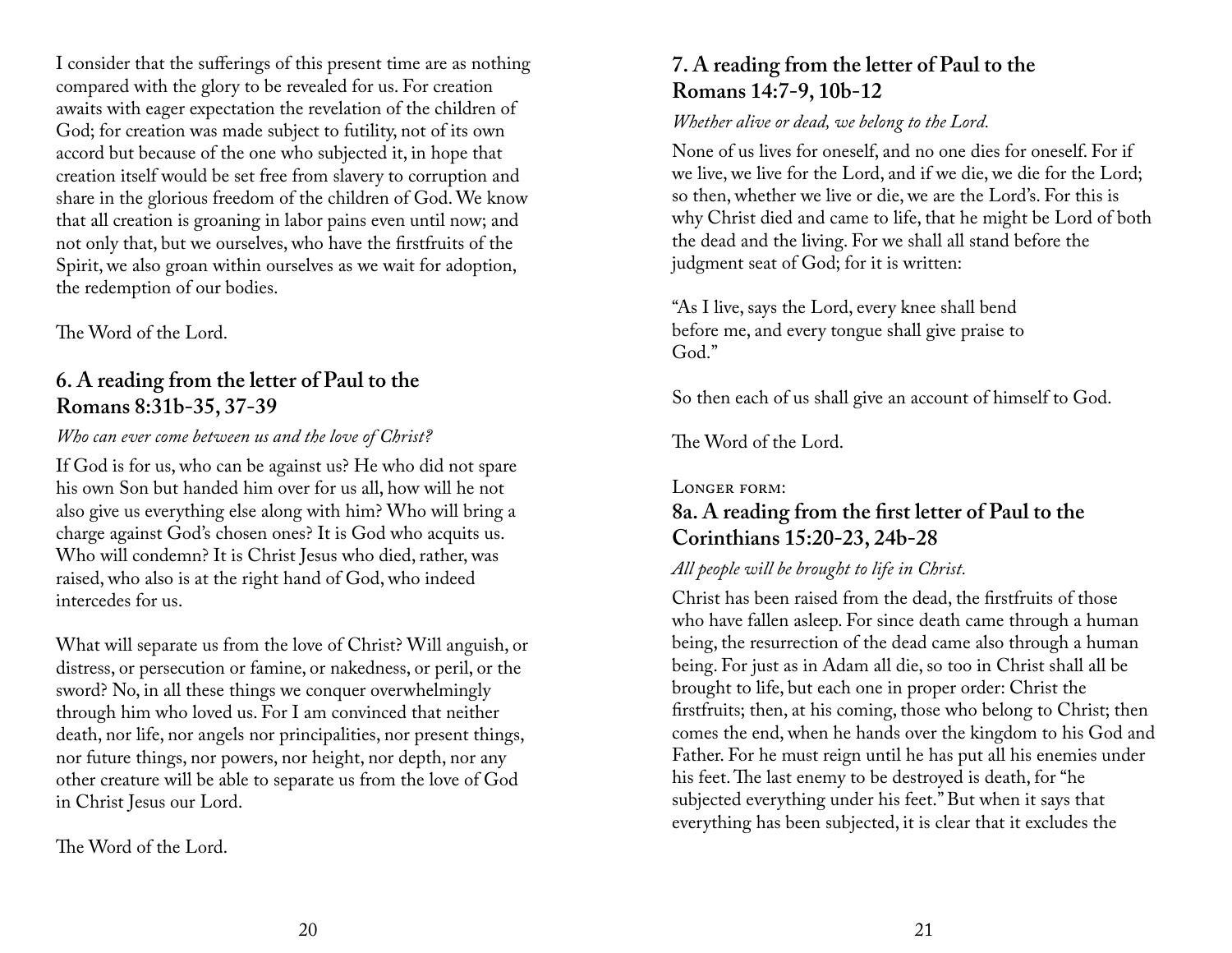One who subjected everything to him. When every thing is subjected to him, then the Son himself will also be subjected to the One who subjected everything to him, so that God may be all in all.

The Word of the Lord.

### SHORTER FORM:

# **8b. A reading from the first letter of Paul to the Corinthians 15:20-23**

### *All people will be brought to life in Christ.*

Christ has been raised from the dead, the firstfruits of those who have fallen asleep. For since death came through a human being, the resurrection of the dead came also through a human being. For just as in Adam all die, so too in Christ shall all be brought to life, but each one in proper order: Christ the firstfruits; then, at his coming, those who belong to Christ.

The Word of the Lord.

# **9. A reading from the first letter of Paul to the Corinthians 15:51-57**

### *Death is swallowed up in victory.*

Behold, I tell you a mystery. We shall not all fall asleep, but we will all be changed, in an instant, in the blink of an eye, at the last trumpet. For the trumpet will sound, the dead will be raised incorruptible, and we shall be changed. For that which is corruptible clothes itself with incorruptibility, and that which is mortal clothes itself with immortality. And when that which is corruptible clothes itself with incorruptibility and that which is mortal clothes itself with immortality, then the word that is written shall come about:

"Death is swallowed up in victory. Where, O death, is your victory?

Where, O death, is your sting?"

The sting of death is sin, and the power of sin is the law. But thanks be to God who gives us the victory through our Lord Jesus Christ.

The Word of the Lord.

## **10. A reading from the second letter of Paul to the Corinthians 4:14 – 5:1**

### *What is seen is transitory; what is unseen is eternal.*

We know that the one who raised the Lord Jesus will raise us also with Jesus and place us with you in his presence. Everything indeed is for you, so that the grace bestowed in abundance on more and more people may cause the thanksgiving to overflow for the glory of God.

Therefore, we are not discouraged; rather, although our outer self is wasting away, our inner self is being renewed day by day. For this momentary light affliction is producing for us an eternal weight of glory beyond all comparison, as we look not to what is seen but to what is unseen; for what is seen is transitory, but what is unseen is eternal.

For we know that if our earthly dwelling, a tent, should be destroyed, we have a building from God, a dwelling not made with hands, eternal in heaven.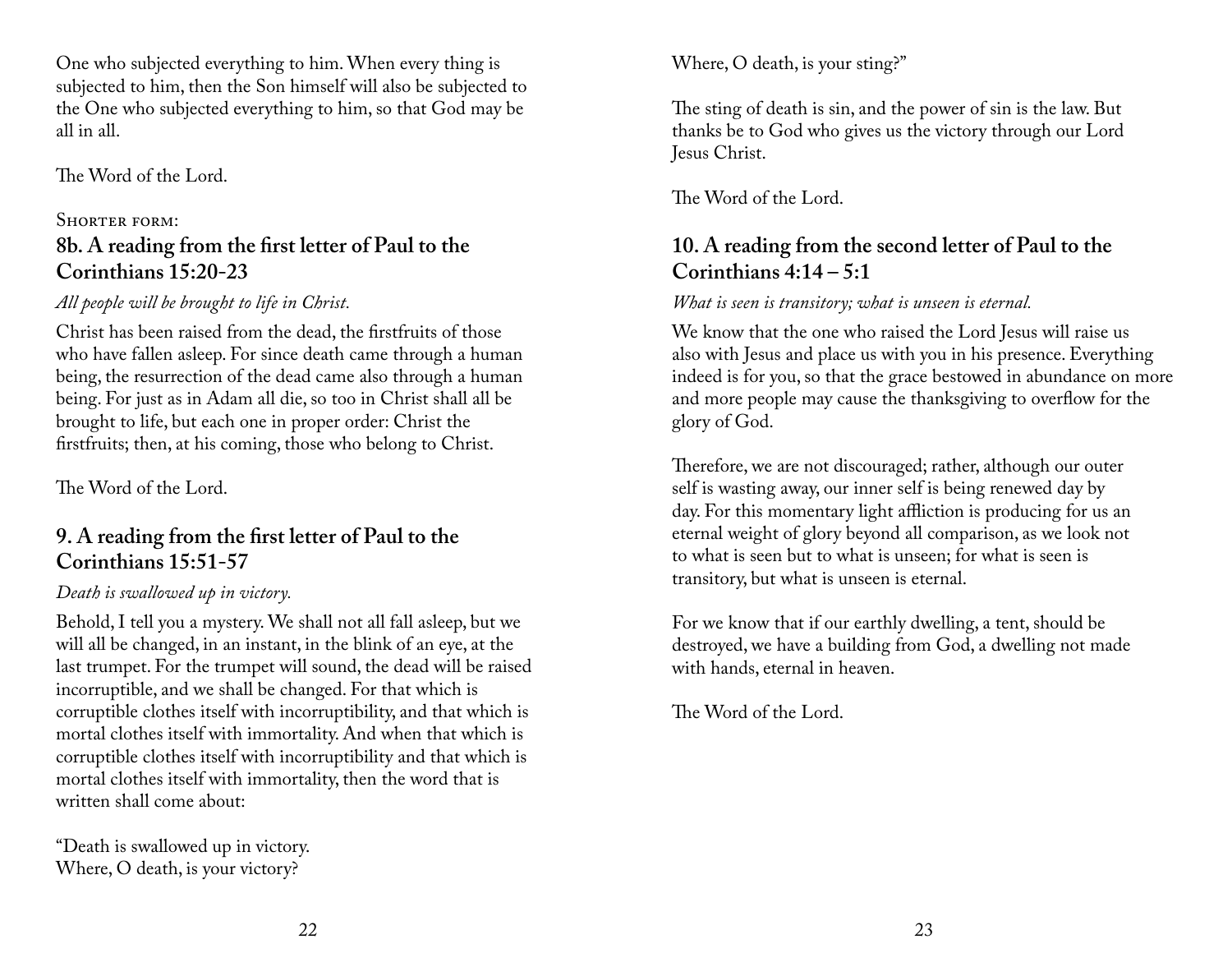### **11. A reading from the second letter of Paul to the Corinthians 5:1, 6-10**

*We have an everlasting home in heaven.*

We know that if our earthly dwelling, a tent, should be destroyed, we have a building from God, a dwelling not made with hands, eternal in heaven.

So we are always courageous, although we know that while we are at home in the body we are away from the Lord, for we walk by faith, not by sight. Yet we are courageous, and we would rather leave the body and go home to the Lord. Therefore, we aspire to please him, whether we are at home or away. For we must all appear before the judgment seat of Christ, so that each one may receive recompense, according to what he did in the body, whether good or evil.

The Word of the Lord.

## **12. A reading from the letter of Paul to the Philippians 3:20-21**

*Jesus will transfigure these wretched bodies of ours to be like his glorious body.*

Our citizenship is in heaven, and from it we also await a savior, the Lord Jesus Christ. He will change our lowly body to conform with his glorified body by the power that enables him also to bring all things into subjection to himself.

The Word of the Lord.

## **13. A reading from the first letter of Paul to the Thessalonians 4: 13-18**

### *We shall stay with the Lord forever.*

We do not want you to be unaware, brothers [and sisters], about those who have fallen asleep, so that you may not grieve like the rest, who have no hope. For if we believe that Jesus died

and rose, so too will God, through Jesus, bring with him those who have fallen asleep. Indeed, we tell you this, on the word of the Lord, that we who are alive, who are left until the coming of the Lord, will surely not precede those who have fallen asleep. For the Lord himself, with a word of command, with the voice of an archangel and with the trumpet of God, will come down from heaven, and the dead in Christ will rise first. Then we who are alive, who are left, will be caught up together with them in the clouds to meet the Lord in the air. Thus we shall always be with the Lord. Therefore, console one another with these words.

The Word of the Lord.

# **14. A reading from the second letter of Paul to Timothy 2:8-13**

### *It we have died with him, we shall live with him.*

Remember Jesus Christ, raised from the dead, a descendant of David: such is my gospel, for which I am suffering, even to the point of chains, like a criminal. But the word of God is not chained. Therefore, I bear with everything for the sake of those who are chosen, so that they too may obtain the salvation that is in Christ Jesus; together with eternal glory. This saying is trustworthy:

If we have died with him we shall also live with him; if we persevere we shall also reign with him. But if we deny him he will deny us. If we are unfaithful he remains faithful, for he cannot deny himself.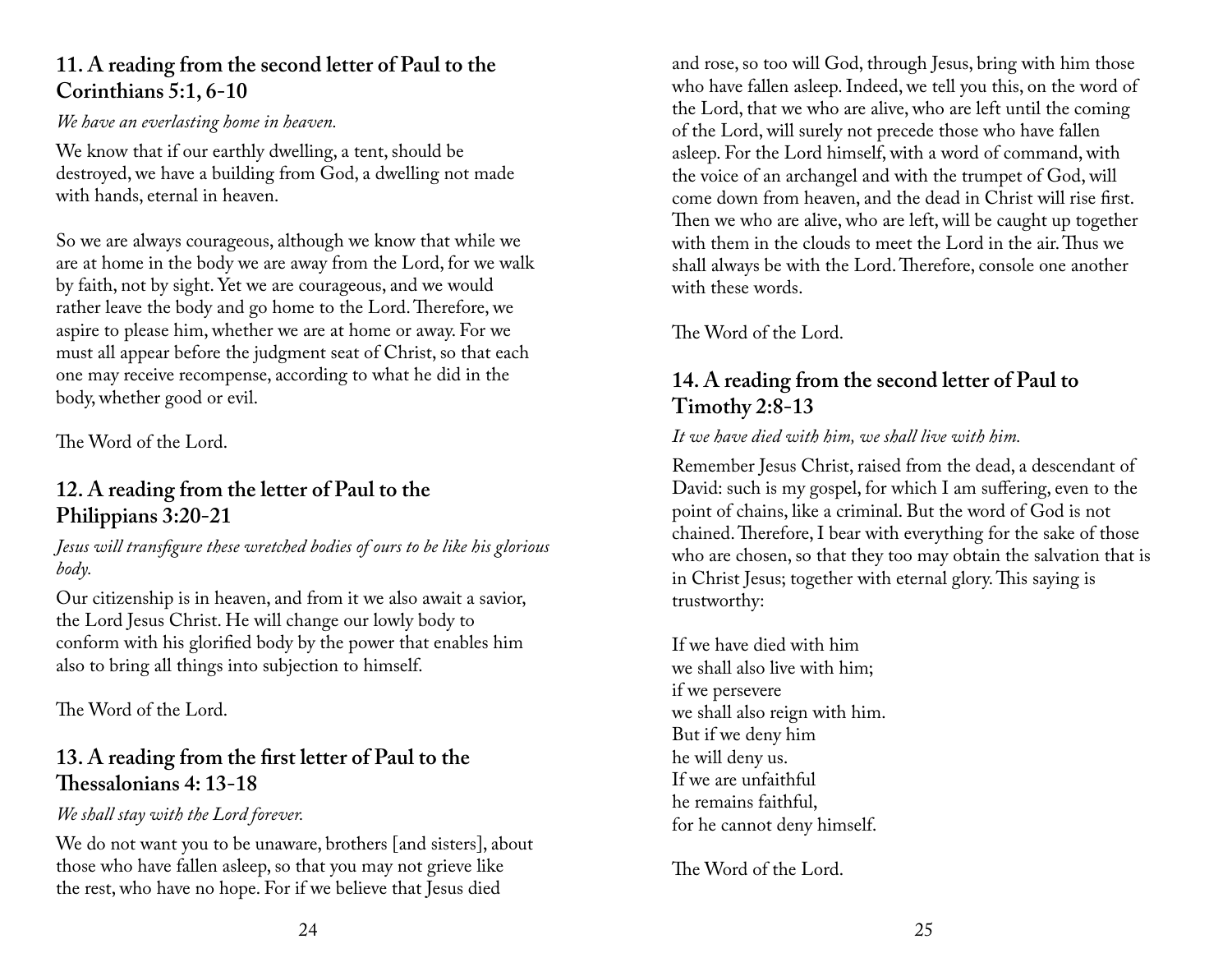### **15. A reading from the second letter of Paul to Timothy 4:1-8**

*I am already being poured out and the crown of righteousness awaits me which the Lord will award to me.*

Beloved:

I charge you in the presence of God and of Christ Jesus, who will judge the living and the dead, and by his appearing and his kingly power: proclaim the word; be persistent whether it is convenient or inconvenient; convince, reprimand, encourage through all patience and teaching. For the time will come when people will not tolerate sound doctrine but, following their own desires and insatiable curiosity, will accumulate teachers and will stop listening to the truth and will be diverted to myths. But you, be self-possessed in all circumstances; put up with hardship; perform the work of an evangelist;

fulfill your ministry.

For I am already being poured out like a libation, and the time of my departure is at hand. I have competed well; I have finished the race; I have kept the faith. From now on the crown of righteousness awaits me, which the Lord, the just judge, will award to me on that day, and not only to me, but to all who have longed for his appearance.

The Word of the Lord.

# **16. A reading from the first letter of John 3:1-2**

*We shall see God as he really is.*

See what love the Father has bestowed on us that we may be called the children of God. Yet so we are. The reason the world does not know us is that it did not know him. Beloved, we are God's children now; what we shall be has not yet been revealed. We do know that when it is revealed we shall be like him, for we shall see him as he is.

The Word of the Lord.

# **17. A reading from the first letter of John 3:14-16**

*We have passed from death to life, because we love our brothers and sisters.*

We know that we have passed from death to life because we love our brothers [and sisters]. Whoever does not love remains in death. Everyone who hates his brother is a murderer, and you know that no murderer has eternal life remaining in him. The way we came to know love was that he laid down his life for us; so we ought to lay down our lives for our brothers [and sisters].

The Word of the Lord.

## **18. A reading from the book of Revelation 14:13**

#### *Happy are those who die in the Lord.*

I heard a voice from heaven say, "Write this: Blessed are the dead who die in the Lord from now on." "Yes," said the Spirit, "let them find rest from their labors, for their works accompany them."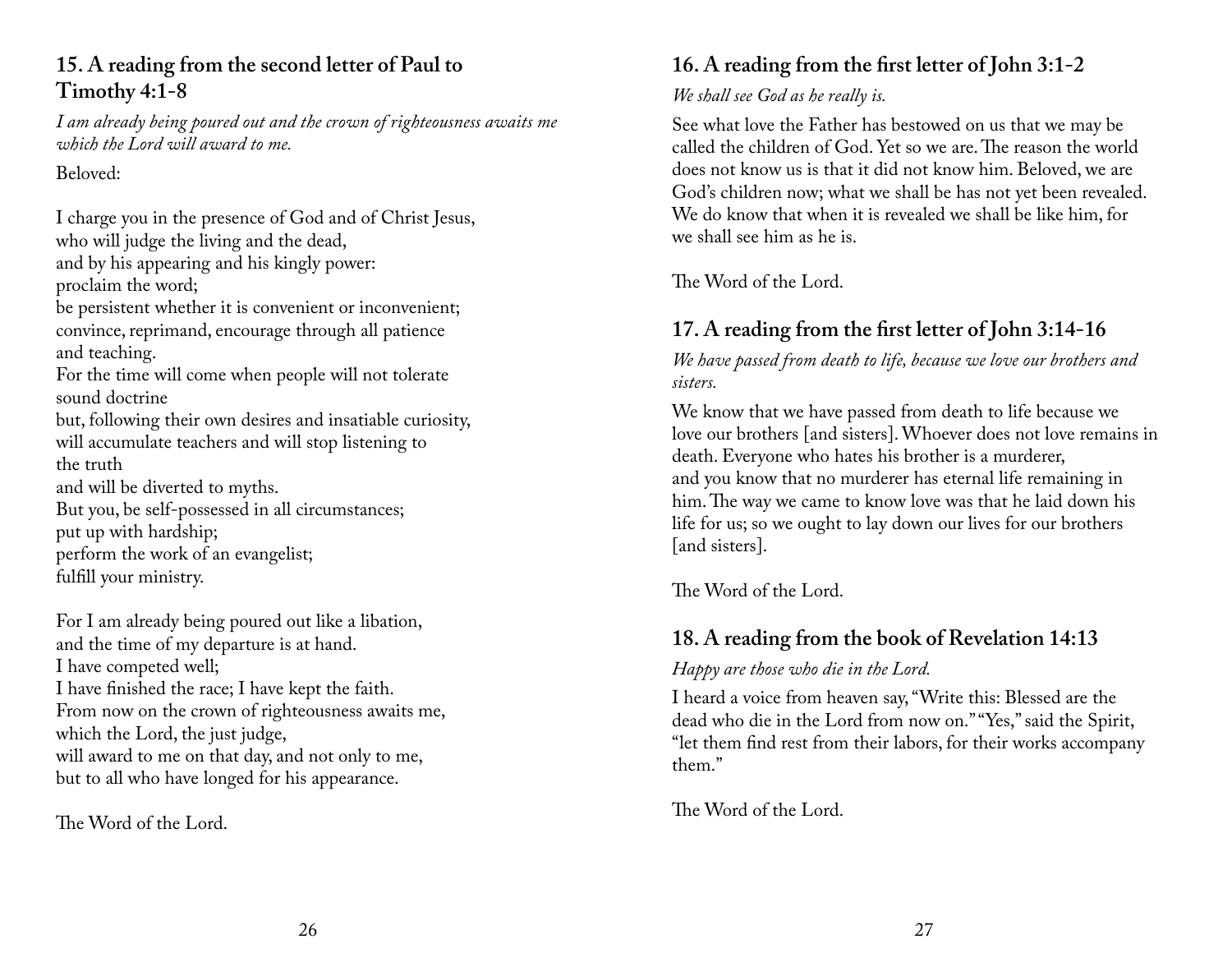### **19. A reading from the book of Revelation 20:11 – 21:1**

### *The dead have been judged according to their works.*

I saw a large white throne and the one who was sitting on it. The earth and the sky fled from his presence and there was no place for them. I saw the dead, the great and the lowly, standing before the throne, and scrolls were opened. Then another scroll was opened, the book of life. The dead were judged according to their deeds, by what was written in the scrolls. The sea gave up its dead; then Death and Hades gave up their dead. All the dead were judged according to their deeds. Then Death and Hades were thrown into the pool of fire. (This pool of fire is the second death.) Anyone whose name was not found written in the book of life was thrown into the pool of fire.

Then I saw a new heaven and a new earth. The former heaven and the former earth had passed away, and the sea was no more.

The Word of the Lord.

### **20. A reading from the book of Revelation 21:1-5a, 6b-7**

#### *There will be no more death.*

I saw a new heaven and a new earth. The former heaven and the former earth had passed away, and the sea was no more. I also saw the holy city, a new Jerusalem, coming down out of heaven from God, prepared as a bride adorned for her husband. I heard a loud voice from the throne saying, "Behold, God's dwelling is with the human race. He will dwell with them and they will be his people and God himself will always be with them as their God. He will wipe every tear from their eyes, and there shall be no more death or mourning, wailing or pain, for the old order has passed away."

The one who sat on the throne said, "Behold, I make all things new. I am the Alpha and the Omega, the beginning and the end. To the thirsty I will give a gift from the spring of life-giving water. The victor will inherit these gifts, and I shall be his God, and he will be my son."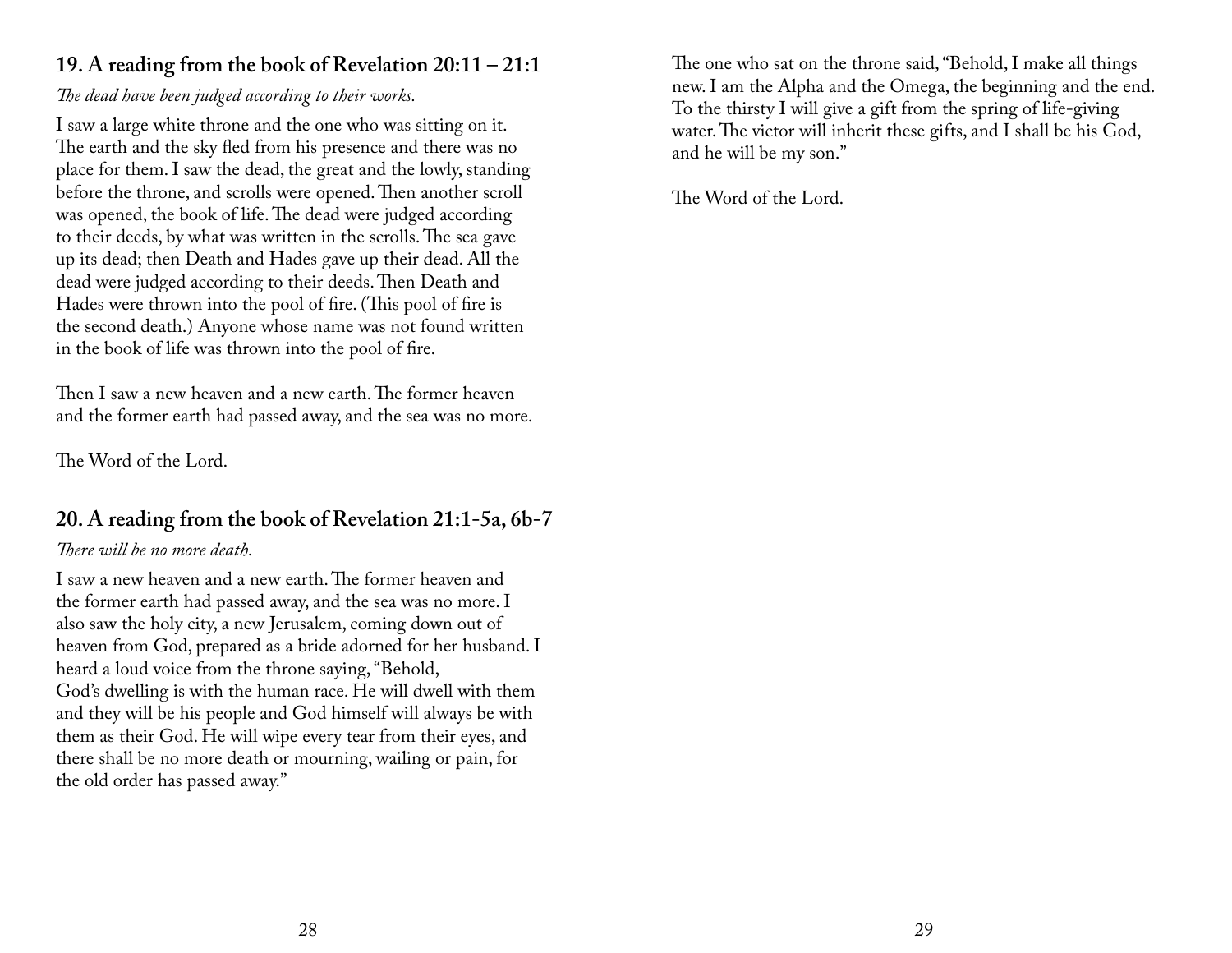# **V. GOSPEL READINGS**

## **1. A reading from the holy Gospel according to Matthew 5:1-12a**

*Rejoice and be glad, for your reward will be great in heaven.*

When he saw the crowds, Jesus went up the mountain, and after he had sat down, his disciples came to him. He began to teach them, saying:

"Blessed are the poor in spirit, for theirs is the kingdom of heaven. Blessed are they who mourn, for they will be comforted. Blessed are the meek, for they will inherit the land. Blessed are they who hunger and thirst for righteousness, for they will be satisfied. Blessed are the merciful, for they will be shown mercy. Blessed are the clean of heart, for they will see God. Blessed are the peacemakers, for they will be called children of God. Blessed are they who are persecuted for the sake of righteousness, for theirs is the kingdom of heaven.

Blessed are you when they insult you and persecute you and utter every kind of evil against you falsely because of me. Rejoice and be glad, for your reward will be great in heaven."

The Gospel of the Lord.

### **2. A reading from the holy Gospel according to Matthew 11:25-30**

*Come to me . . . and I will give you rest.*

On one occasion Jesus spoke thus: "I give praise to you, Father, Lord of heaven and earth, for although you have hidden these things from the wise and the learned you have revealed them to the childlike. Yes, Father, such has been your gracious will. All things have been handed over to me by my Father. No one knows the Son except the Father, and no one knows the Father except the Son and anyone to whom the Son wishes to reveal him.

"Come to me, all you who labor and are burdened, and I will give you rest. Take my yoke upon you and learn from me, for I am meek and humble of heart; and you will find rest for yourselves. For my yoke is easy, and my burden light."

The Gospel of the Lord.

## **3. A reading from the holy Gospel according to Matthew 25:1-13**

*Look, the bridegroom comes. Go out to meet him.* Jesus spoke this parable to his disciples:

"The kingdom of heaven will be like ten virgins who took their lamps and went out to meet the bridegroom. Five of them were foolish and five were wise. The foolish ones, when taking their lamps, brought no oil with them, but the wise brought flasks of oil with their lamps. Since the bridegroom was long delayed, they all became drowsy and fell asleep. At midnight, there was a cry, 'Behold, the bridegroom! Come out to meet him!' Then all those virgins got up and trimmed their lamps. The foolish ones said to the wise, 'Give us some of your oil, for our lamps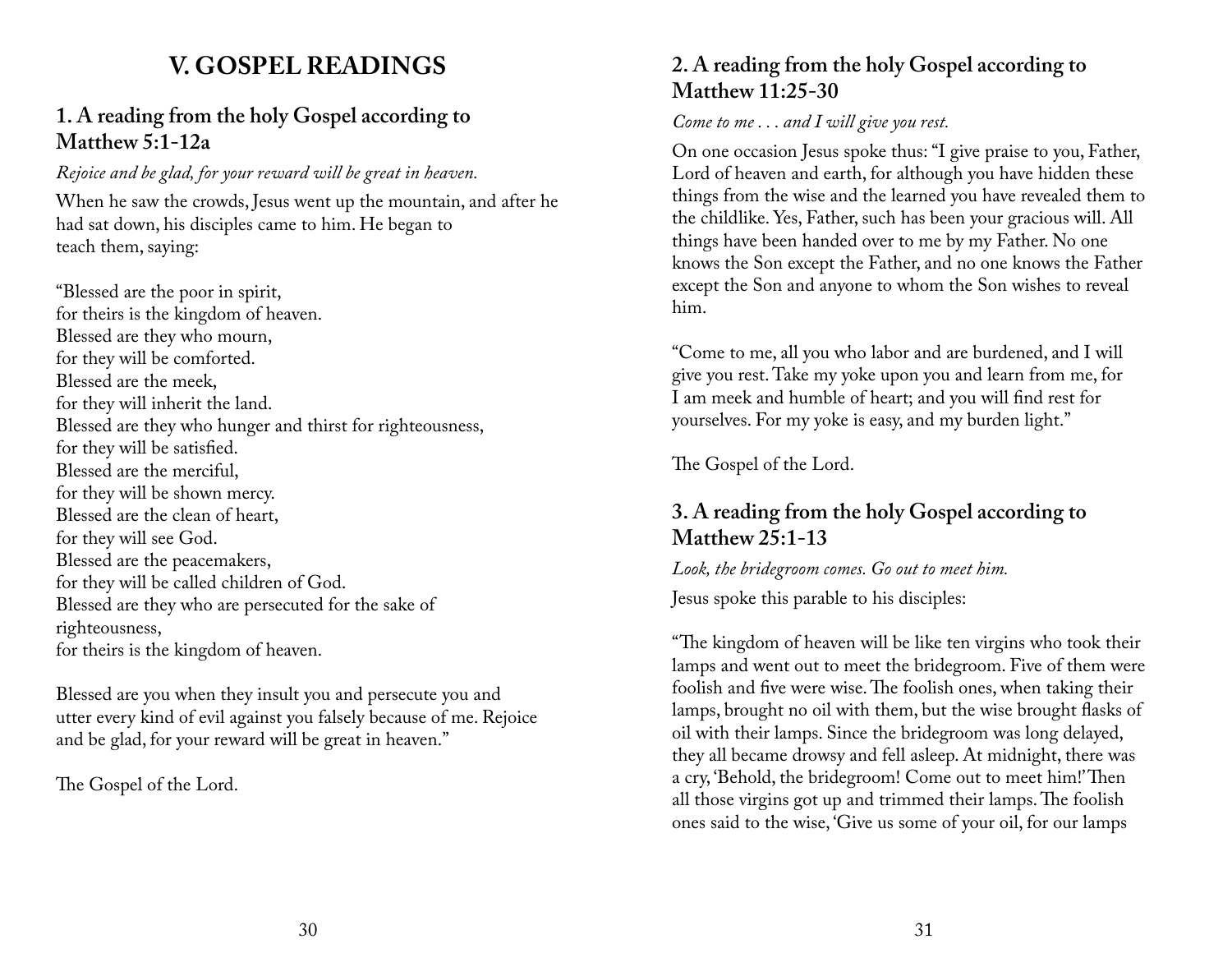are going out.' But the wise ones replied, 'No, for there may not be enough for us and you. Go instead to the merchants and buy some for yourselves.' While they went off to buy it, the bridegroom came and those who were ready went into the wedding feast with him. Then the door was locked. Afterwards the other virgins came and said, 'Lord, Lord, open the door for us!' But he said in reply, 'Amen, I say to you, I do not know you.' Therefore, stay awake, for you know neither the day nor the hour."

The Gospel of the Lord.

## **4. A reading from the holy Gospel according to Luke 7:11-17**

#### *Young man, I say to you, arise.*

Jesus journeyed to a city called Nain, and his disciples and a large crowd accompanied him. As he drew near to the gate of the city, a man who had died was being carried out, the only son of his mother, and she was a widow. A large crowd from the city was with her. When the Lord saw her, he was moved with pity for her and said to her, "Do not weep." He stepped forward and touched the coffin; at this the bearers halted, and he said, "Young man, I tell you, arise!" The dead man sat up and began to speak, and Jesus gave him to his mother. Fear seized them all, and they glorified God, exclaiming, "A great prophet has arisen in our midst," and "God has visited his people." This report about him spread through the whole of Judea and in all the surrounding region.

The Gospel of the Lord.

### **5. A reading from the holy Gospel according to Luke 12:35-40**

#### *Be prepared.*

Jesus said to his disciples:

"Gird your loins and light your lamps and be like servants who await their master's return from a wedding, ready to open immediately when he comes and knocks. Blessed are those servants whom the master finds vigilant on his arrival. Amen, I say to you, he will gird himself, have them recline at table, and proceed to wait on them. And should he come in the second or third watch and find them prepared in this way, blessed are those servants. Be sure of this: if the master of the house had known the hour when the thief was coming, he would not have let his house be broken into. You also must be prepared, for at an hour you do not expect, the Son of Man will come."

The Gospel of the Lord.

### **6. A reading from the holy Gospel according to John 5:24-29**

*Whoever hears my word and believes, has passed from death to life.* Jesus said to the Jews:

"Amen, amen, I say to you, whoever hears my word and believes in the one who sent me has eternal life and will not come to condemnation, but has passed from death to life. Amen, amen, I say to you, the hour is coming and is now here when the dead will hear the voice of the Son of God, and those who hear will live. For just as the Father has life in himself, so also he gave to his Son the possession of life in himself. And he gave him power to exercise judgment, because he is the Son of Man. Do not be amazed at this, because the hour is coming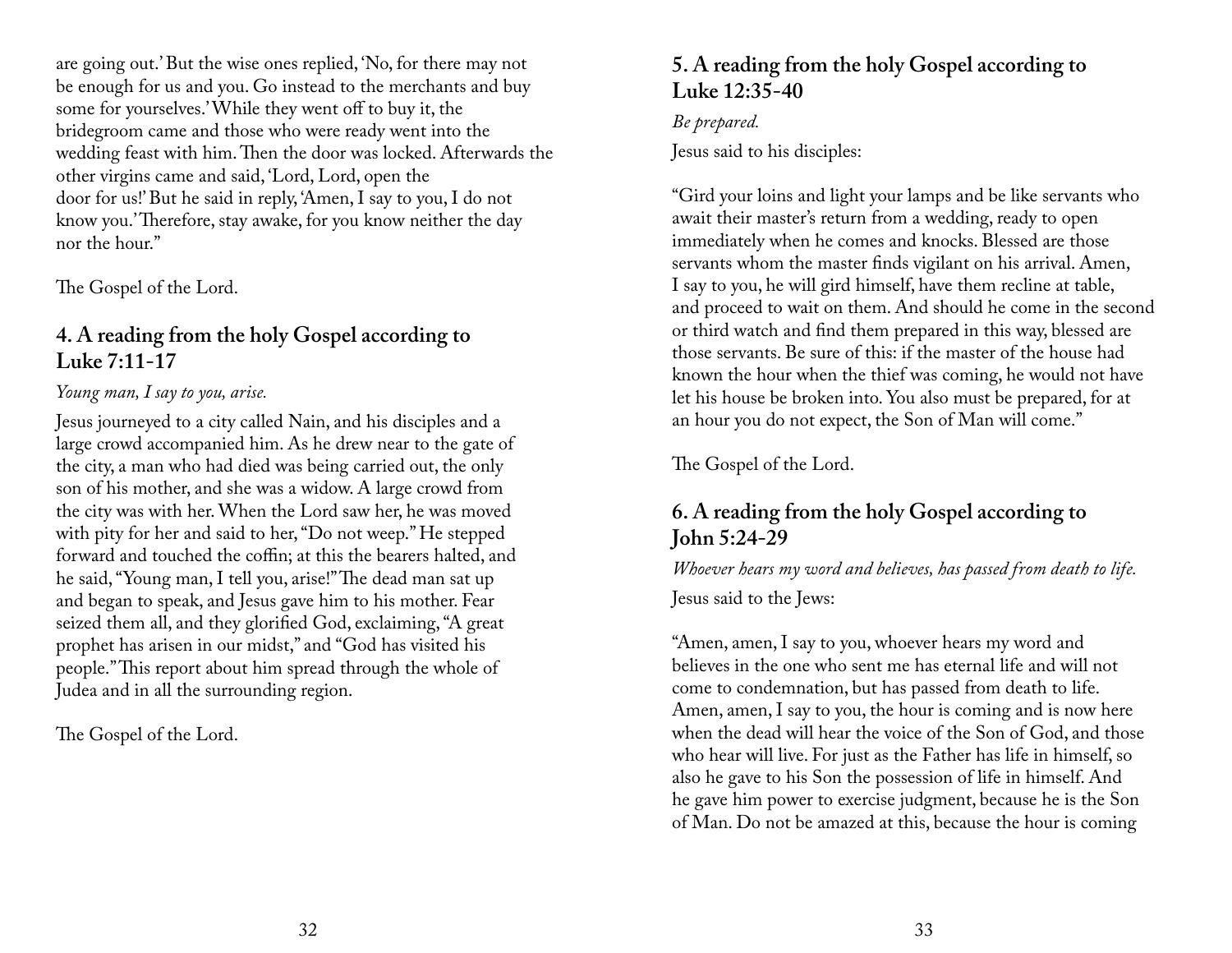in which all who are in the tombs will hear his voice and will come out, those who have done good deeds to the resurrection of life, but those who have done wicked deeds to the resurrection of condemnation."

The Gospel of the Lord.

### **7. A reading from the holy Gospel according to John 6:37-40**

*All who believe in the Son will have eternal life and I will raise them to life again on the last day.*

Jesus said to the crowd:

"Everything that the Father gives me will come to me, and I will not reject anyone who comes to me, because I came down from heaven not to do my own will but the will of the one who sent me. And this is the will of the one who sent me, that I should not lose anything of what he gave me, but that I should raise it on the last day. For this is the will of my Father, that everyone who sees the Son and believes in him may have eternal life, and I shall raise him on the last day."

The Gospel of the Lord.

### **8. A reading from the holy Gospel according to John 6:51-58**

*All who eat this bread will live forever; and I will raise them up on the last day.*

Jesus said to the crowd:

"I am the living bread that came down from heaven; whoever eats this bread will live forever; and the bread that I will give is my flesh for the life of the world."

The Jews quarreled among themselves, saying, "How can this man give us his flesh to eat?" Jesus said to them, "Amen, amen, I say to you, unless you eat the flesh of the Son of Man and drink his blood, you do not have life within you. Whoever eats my flesh and drinks my blood has eternal life, and I will raise him on the last day. For my flesh is true food, and my blood is true drink. Whoever eats my flesh and drinks my blood remains in me and I in him. Just as the living Father sent me and I have life because of the Father, so also the one who feeds on me will have life because of me. This is the bread that came down from heaven. Unlike your ancestors who ate and still died, whoever eats this bread will live forever."

The Gospel of the Lord.

## **9. A reading from the holy Gospel according to John 11:17-27**

### *I am the resurrection and the life.*

When Jesus arrived in Bethany, he found that Lazarus had already been in the tomb for four days. Now Bethany was near Jerusalem, only about two miles away. And many of the Jews had come to Martha and Mary to comfort them about their brother. When Martha heard that Jesus was coming, she went to meet him; but Mary sat at home. Martha said to Jesus, "Lord, if you had been here, my brother would not have died. But even now I know that whatever you ask of God, God will give you." Jesus said to her, "Your brother will rise." Martha said to him, "I know he will rise, in the resurrection on the last day." Jesus told her, "I am the resurrection and the life; whoever believes in me, even if he dies, will live, and everyone who lives and believes in me will never die. Do you believe this?" She said to him, "Yes, Lord. I have come to believe that you are the Messiah, the Son of God, the one who is coming into the world."

The Gospel of the Lord.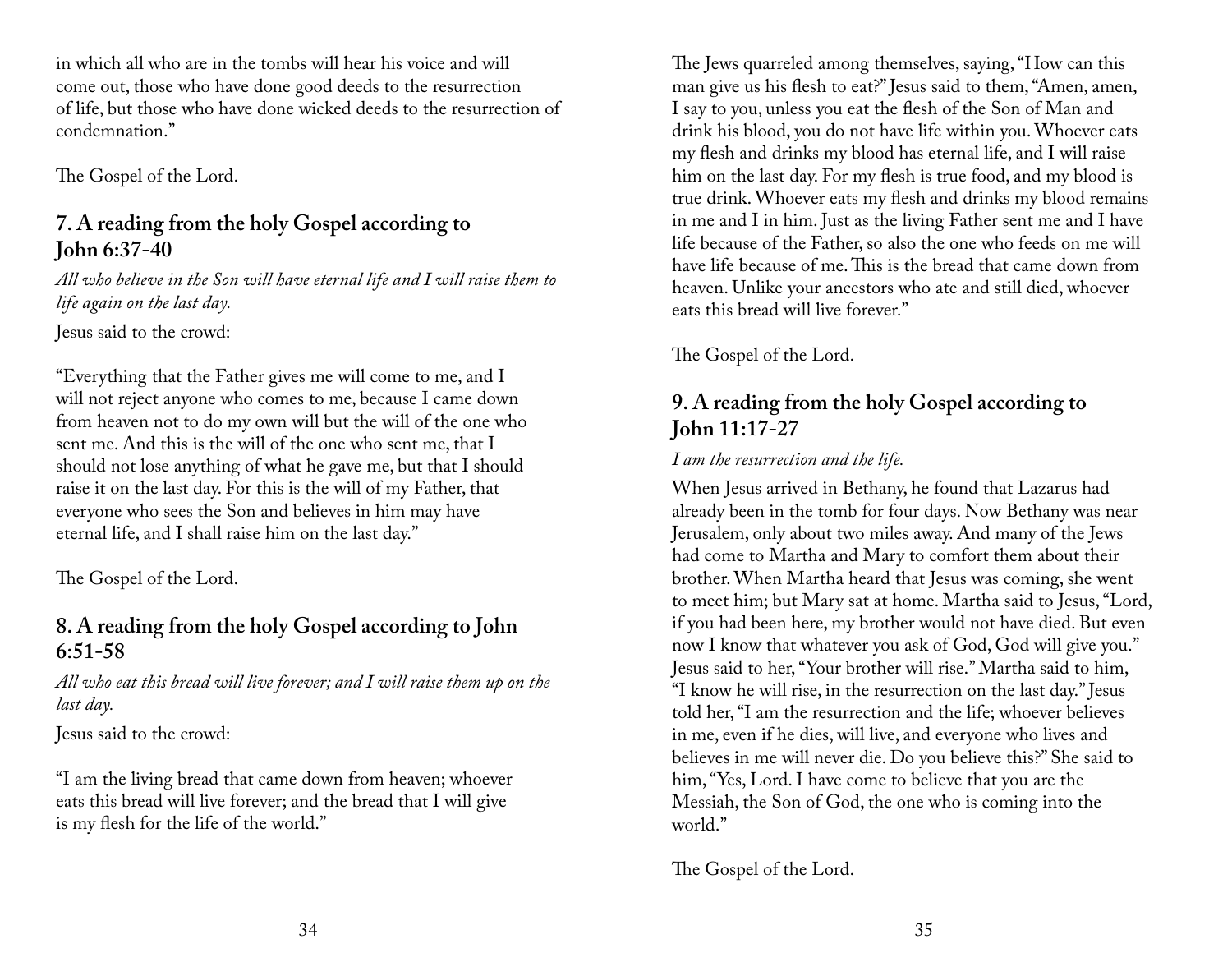## **10. A reading from the holy Gospel according to John 12:23-28**

*If a grain of wheat falls on the ground and dies, it yields a rich harvest.* Jesus told his disciples:

"The hour has come for the Son of Man to be glorified. Amen, amen, I say to you, unless a grain of wheat falls to the ground and dies, it remains just a grain of wheat; but if it dies, it produces much fruit. Whoever loves his life loses it, and whoever hates his life in this world will preserve it for eternal life. Whoever serves me must follow me, and where I am, there also will my servant be. The Father will honor whoever serves me.

"I am troubled now. Yet what should I say? 'Father, save me from this hour'? But it was for this purpose that I came to this hour. Father, glorify your name." Then a voice came from heaven, "I have glorified it and will glorify it again."

The Gospel of the Lord.

### **11. A reading from the holy Gospel according to John 14:1-6**

*There are many rooms in my Father's house.* Jesus said to his disciples:

"Do not let your hearts be troubled. You have faith in God; have faith also in me. In my Father's house there are many dwelling places. If there were not, would I have told you that I am going to prepare a place for you? And if I go and prepare a place for you, I will come back again and take you to myself, so that where I am you also may be. Where I am going you know the way."

Thomas said to him, "Master, we do not know where you are going; how can we know the way?"

Jesus said to him, "I am the way and the truth and the life. No one comes to the Father except through me."

The Gospel of the Lord.

# **Responsorial Psalms**

### **Psalm 23**

*The Lord Is My Shepherd* The Lord is my Shepherd, there is nothing I shall want.

# **Psalm 27**

*The Lord Is My Light* The Lord is my light and my salvation, of whom should I be afraid?

# **Psalm 63**

*My Soul Is Thirsting* My soul is thirsting for you, O Lord, thirsting for you my God.

# **Psalm 103**

*The Lord Is Kind*

The Lord is kind and merciful. The Lord is kind and merciful.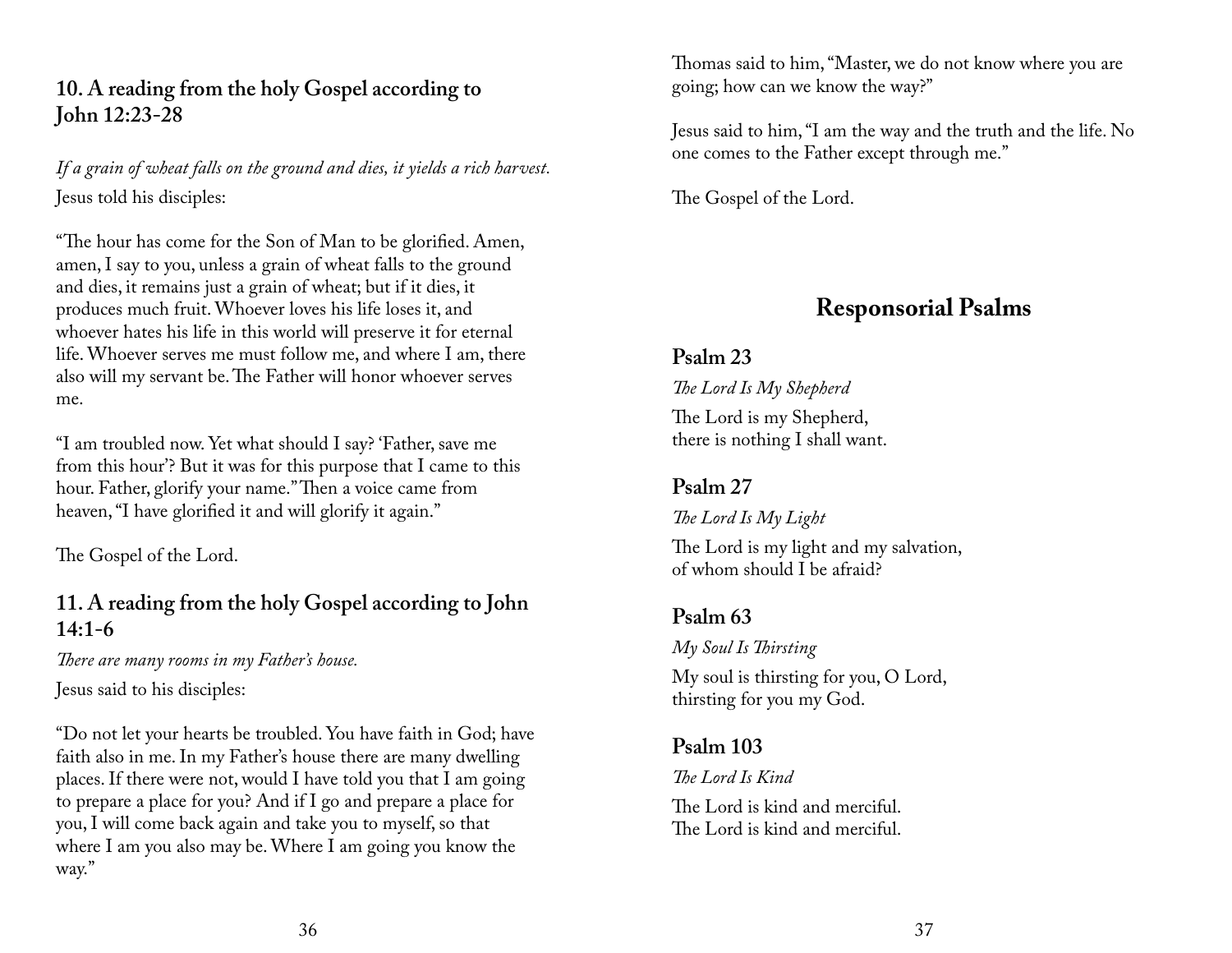# **Funeral Information**

| Married Y N N Name of Spouse                                           |  |  |  |  |
|------------------------------------------------------------------------|--|--|--|--|
| Widowed Divorced Single                                                |  |  |  |  |
| Number of Children _______ Grandchildren ______                        |  |  |  |  |
| Great Grandchildren                                                    |  |  |  |  |
| Name of Person in Charge of Arrangements:                              |  |  |  |  |
|                                                                        |  |  |  |  |
|                                                                        |  |  |  |  |
|                                                                        |  |  |  |  |
| Name and Location of Funeral Home or Crematorium and phone             |  |  |  |  |
|                                                                        |  |  |  |  |
|                                                                        |  |  |  |  |
| Check all that apply:                                                  |  |  |  |  |
| 1. Mass of Christian Burial (traditional liturgy in St. Joseph Church) |  |  |  |  |
| $\Box$ Cremation                                                       |  |  |  |  |
| $\Box$ The body will be present for the Mass                           |  |  |  |  |
| (cremation to follow funeral)                                          |  |  |  |  |
| The cremains (ashes) will be present for the Mass                      |  |  |  |  |
| (continued on next page)                                               |  |  |  |  |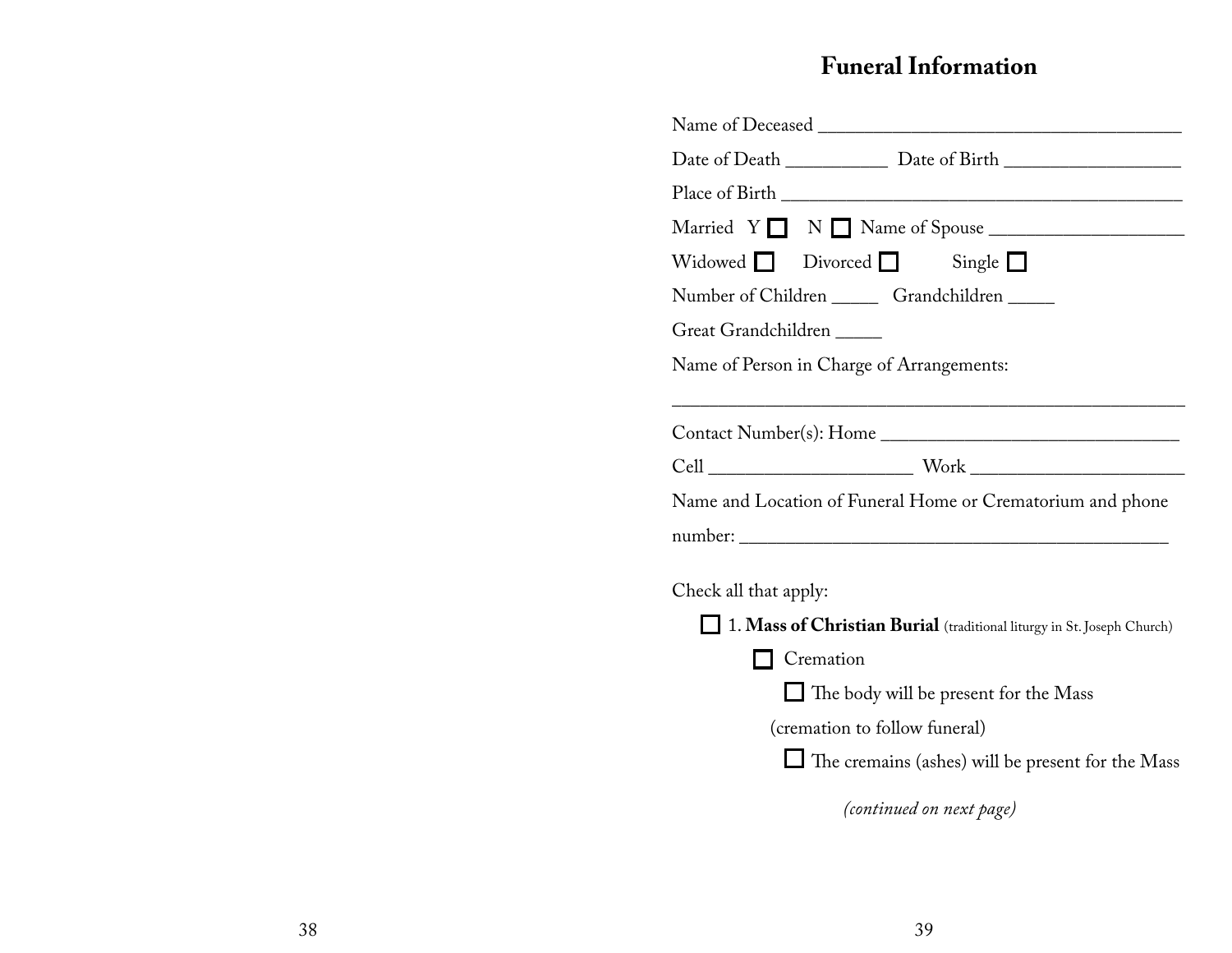2. **Funeral Liturgy** (outside of Mass)  $\Box$ 

Funeral Home Graveside

3. **Memorial Mass** (in St. Joseph Church - no body or cremains present)

Date \_\_\_\_\_\_\_\_\_\_\_\_\_\_\_\_\_\_\_\_ Time\_\_\_\_\_\_\_\_\_\_\_\_\_\_\_\_\_\_\_

**Evening before the Funeral** (check all that apply)

Christian Wake Service at Funeral Home

Time: \_\_\_\_\_\_\_\_\_\_\_\_\_\_\_

Rosary at Funeral Home

Time:

Visitation only at Funeral Home

Time: \_\_\_\_\_\_\_\_\_\_\_\_\_\_\_

#### **Location of Burial/Committal**

Cemetery \_\_\_\_\_\_\_\_\_\_\_\_\_\_\_\_\_\_\_\_\_\_\_\_\_\_\_\_\_\_\_\_\_\_\_\_\_\_\_\_\_\_\_\_\_

City State

### **Celebrant**

The pastor of the deceased parishioner is the principal celebrant. Concelebrants may be invited. If you would like for the pastor to invite another priest to participate, please indicate the name:

\_\_\_\_\_\_\_\_\_\_\_\_\_\_\_\_\_\_\_\_\_\_\_\_\_\_\_\_\_\_\_\_\_\_\_\_\_\_\_\_\_\_\_\_\_\_\_\_\_\_\_\_\_\_

Contact Number(s): Home \_\_\_\_\_\_\_\_\_\_\_\_\_\_\_\_\_\_\_\_\_\_\_\_\_\_\_\_\_\_\_

Cell Work Lowest Contains the Containing Section 1 and 2 and 2 and 2 and 2 and 2 and 2 and 2 and 2 and 2 and 2 and 2 and 2 and 2 and 2 and 2 and 2 and 2 and 2 and 2 and 2 and 2 and 2 and 2 and 2 and 2 and 2 and 2 and 2 and

Extraordinary Ministers of Holy Communion (Only if necessary and MUST BE commissioned for the parish of Saint Joseph):

\_\_\_\_\_\_\_\_\_\_\_\_\_\_\_\_\_\_\_\_\_\_\_\_\_\_\_\_\_\_\_\_\_\_\_\_\_\_\_\_\_\_\_\_\_\_\_\_\_\_\_\_\_\_

\_\_\_\_\_\_\_\_\_\_\_\_\_\_\_\_\_\_\_\_\_\_\_\_\_\_\_\_\_\_\_\_\_\_\_\_\_\_\_\_\_\_\_\_\_\_\_\_\_\_\_\_\_\_

Altar Servers (If available and MUST BE parish trained)

Gift Bearers

Special Guests (reserved seating needed):

Group Name \_\_\_\_\_\_\_\_\_\_\_\_\_\_\_\_\_\_\_\_\_\_\_\_\_\_\_\_\_\_\_\_\_\_\_\_\_\_\_\_\_\_

Number of Pews \_\_\_\_\_\_\_\_\_\_\_\_\_

Memorial Contributions to:

Other Requests/Comments (Reminder: Eulogies are not allowed at the Mass. Due to the limited space and noise produced in the church, NO VISITATIONS are allowed in the Narthex either before or after the Mass – Visitation must be done outside.

\_\_\_\_\_\_\_\_\_\_\_\_\_\_\_\_\_\_\_\_\_\_\_\_\_\_\_\_\_\_\_\_\_\_\_\_\_\_\_\_\_\_\_\_\_\_\_\_\_\_\_\_\_\_

 ${\rm Signal}$ 

*(name of person in charge of arrangements)*

Dated \_\_\_\_\_\_\_\_\_\_\_\_\_\_\_\_\_\_\_\_\_\_\_\_\_\_\_\_\_\_\_\_\_\_\_\_\_\_\_\_\_\_\_\_\_\_\_\_

*Instructions: Tear out Funeral Information (pp. 39-41) and Liturgy Planning Guide (pp. 42-44). Give to the pastor or his designee.*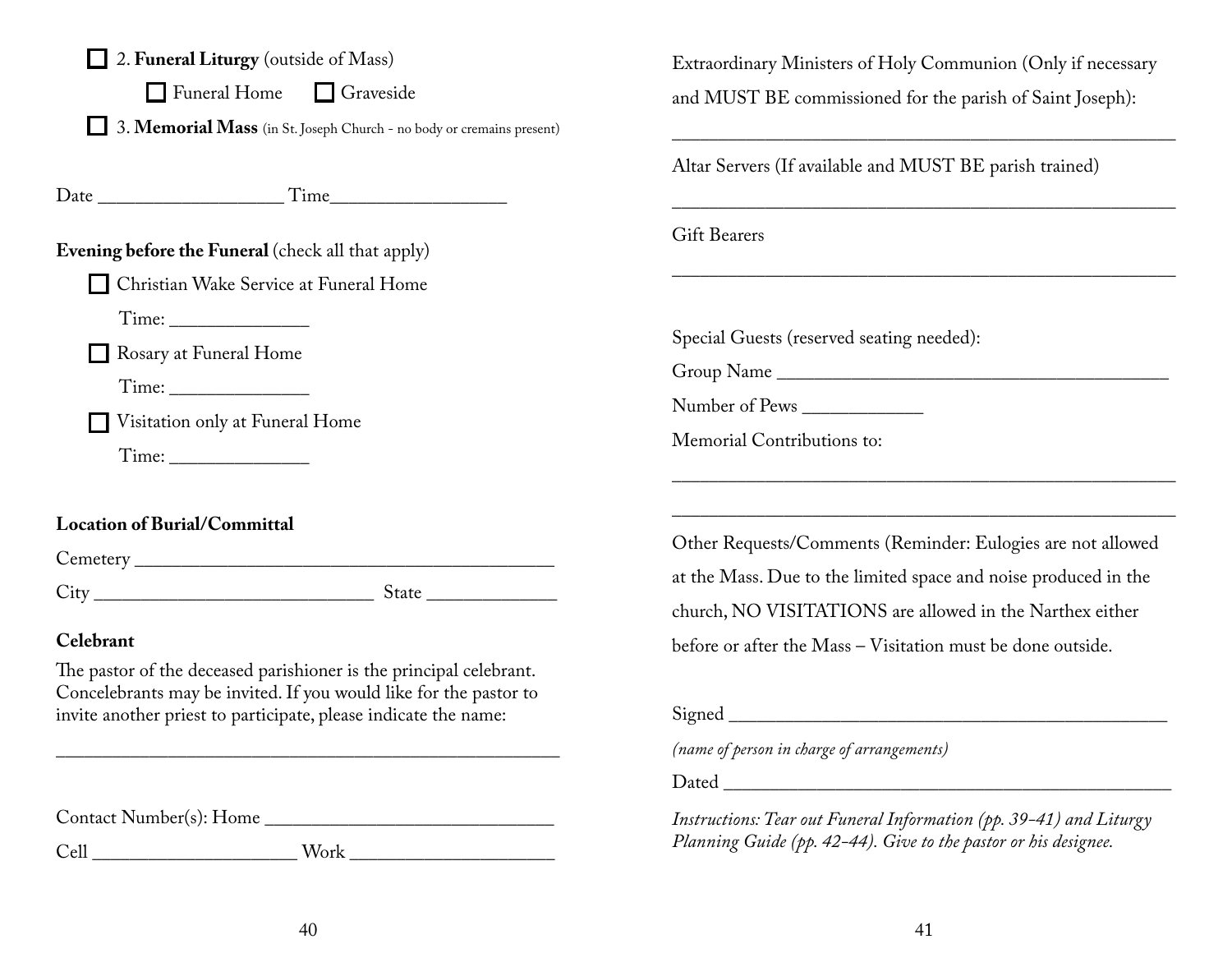# **Liturgy Planning Guide**

### **Scripture Selections**

Family members and friends often have difficulty reading at the funeral of a loved one. Therefore, the parish provides a trained lector for the funeral Mass.

### **Please indicate your choice of readings below:**

Select one from each category.

| First reading<br>(Old Testament)<br>pp. 9-15                                                               | Second reading<br>(New Testament):<br>pp. 16-29                                                  |                                                                                                    |                                                                                         | Gospel<br>reading:<br>pp. 30-37                                                                                                      |  |
|------------------------------------------------------------------------------------------------------------|--------------------------------------------------------------------------------------------------|----------------------------------------------------------------------------------------------------|-----------------------------------------------------------------------------------------|--------------------------------------------------------------------------------------------------------------------------------------|--|
| $\Box$ 1<br>$\Box$ 2<br>$\Box$ 3a<br>$\Box$ 3b<br>$\Box$ 4<br>$\Box$ 5<br>$\Box$ 6<br>$\Box$ 7<br>$\Box$ 8 | $\Box$ 1a<br>$\Box$ 1b<br>$\Box$ 2<br>$\Box$ 3<br>$\Box$ 4a<br>$\Box$ 4b<br>$\Box$ 5<br>$\Box$ 6 | $\Box$ 7<br>$\Box$ 8a<br>$\Box$ 8b<br>$\Box$ 9<br>$\Box$ 10<br>$\Box$ 11<br>$\Box$ 12<br>$\Box$ 13 | $\Box$ 14<br>$\Box$ 15<br>$\Box$ 16<br>$\Box$ 17<br>$\Box$ 18<br>$\Box$ 19<br>$\Box$ 20 | $\Box$ 1<br>$\Box$ 2<br>$\Box$ 3<br>$\Box$ 4<br>$\Box$ 5<br><b>N</b> 6<br>$\Box$ 7<br>$\Box$ 8<br>$\Box$ 9<br>$\Box$ 10<br>$\Box$ 11 |  |
| Responsorial Psalm (p. 37):<br>$\Box$ Psalm 23 $\Box$ Psalm 27 $\Box$ Psalm 63<br>$\Box$ Psalm 103         |                                                                                                  |                                                                                                    |                                                                                         |                                                                                                                                      |  |

#### **Entrance**

The Funeral Mass begins at the back of the church with a short rite. Following this rite, clergy, altar servers, casket, and family process to the front of the church. It is difficult for friends who have gathered to say farewell to your loved one, to join in congregational singing. They prefer to stand silently in respect for your loved one and your family during the procession. The organist provides appropriate processional music that will add beauty and dignity to the Funeral Mass.

### **Preparation of the Gifts**

Like weekly Sunday Holy Mass, the cantor sings a Proper for the Preparation of the Gifts. After the Proper has been completed, if necessary, the organist provides appropriate musical improvisation until preparation of the altar is complete.

### **Communion Rite**

A Proper is sung by the cantor during communion. Following the Proper, a congregational hymn or a cantor solo may be sung. The following selections are recommended to add beauty and sanctity to your loved one's funeral liturgy. Links to these songs and hymns are provided on the St. Joseph website. Visit www.stjosephcolumbia.org and navigate to Our Parish Family > Funeral Planning & Prayer Garden.

Cantor Solos (select one):

 $\Box$  The Lord is my Shepherd (Goodall)

- Pie Jesu (Faure)
- Panis Angelicus (Franck)
- O, for the Wings of a Dove (Mendelssohn)
- Ave Maria (Bach)
- Ave Maria (Schubert)
- Ave Verum (Mozart)

Congregational Communion Hymn (select one):

- What Wondrous Love is This
- Sweet Sacrament
- Shepherd of Souls
- The King of Love My Shepherd Is
- Jesus, My Lord, My God, My All (Sweet Sacrament)

**Lord of All Hopefulness**